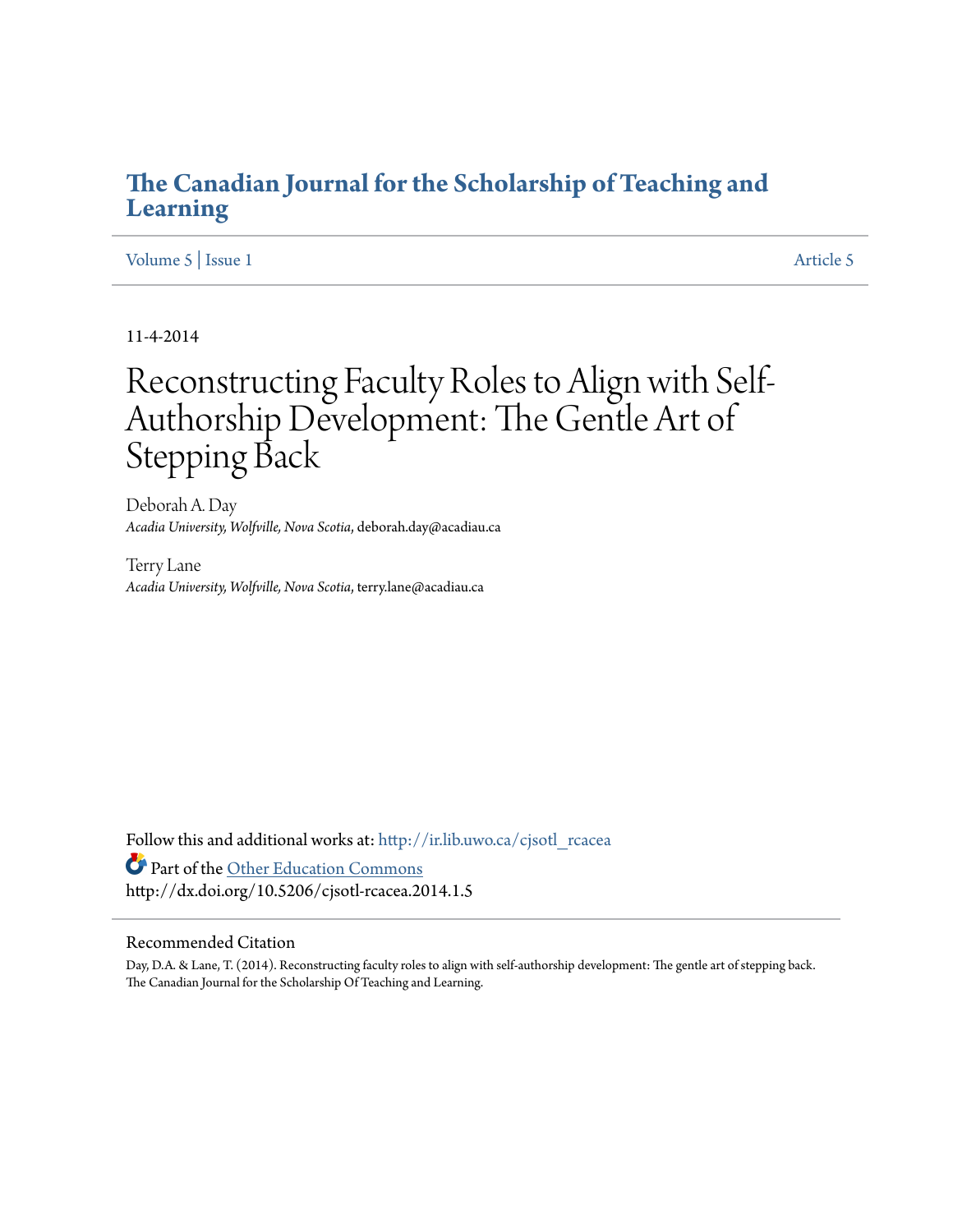## Reconstructing Faculty Roles to Align with Self-Authorship Development: The Gentle Art of Stepping Back

#### **Abstract**

Student development has connections to important academic purposes in higher education (King, Baxter Magolda, Barber, Kendall Brown & Lindsay, 2009). In particular, a growing body of work on self-authorship, a social-constructive theory of development, has demonstrated relevance to the purposes of higher education (Baxter Magolda, 2001; King & Baxter Magolda, 2004). The conditions which support self-authorship development in academic settings have been studied in detail, drawing attention to what King et al. (2009) frame as developmentally effective educational experiences. Explorations of self-authorship development in academic settings have focused on students' experiences and outcomes. The classroom experiences of faculty, particularly those working outside institutional initiatives, to support self-authorship have received less attention. This study used a theory-driven (Baxter Magolda, 2001; Pizzolato, 2005), practice-based research framework, to explore a faculty-student affairs collaboration through participant observation as the collaborators sought to align their teaching practices with the tenets of self-authorship development in the context of a senior undergraduate course in Service-Learning. Four themes emerged, which have relevance for those who wish to consider student personal and academic development concurrently. We argue that individual faculty members can collaborate with student affairs professionals and use self-authorship theory to expand their constructions of what it means to be a "good professor" by approaching teaching as a mirror image of the self-authorship journey travelled by students.

Les programmes de perfectionnement des étudiants sont liés aux objectifs académiques importants de l'enseignement supérieur (King, Baxter Magolda, Barber, Kendall Brown & Lindsay, 2009). En particulier, les travaux de plus en plus nombreux qui portent sur l'épistémologie personnelle (self-authorship), une théorie constructive sociale de développement, ont démontré leur pertinence par rapport à l'enseignement supérieur (Baxter Magolda, 2001; King & Baxter Magolda, 2004). Les conditions qui soutiennent le développement de l'épistémologie personnelle en milieu universitaire ont été étudiées en détail et attirent l'attention sur ce que King et al (2009) formulent comme des expériences éducatives efficaces de développement. Les explorations du développement de l'épistémologie personnelle en milieu universitaire se sont généralement concentrées sur les expériences et les résultats des étudiants. Les expériences des professeurs en salle de classe, en particulier celles des enseignants qui oeuvrent en dehors des initiatives institutionnelles dans le but de soutenir l'épistémologie personnelle, ont été beaucoup moins examinées. Cette étude a été menée dans un cadre de recherche guidé par la théorie et axé sur la pratique. Elle explore la collaboration entre professeurs et affaires étudiantes par le biais de l'observation des participants alors que les collaborateurs tentent de faire correspondre leurs pratiques d'enseignement avec les principes du développement de l'épistémologie personnelle, dans le contexte d'un cours de premier cycle de niveau avancé d'apprentissage du service communautaire. Quatre thèmes ont été mis en lumière. Ceux-ci sont pertinents pour ceux et celles qui souhaitent tenir compte à la fois du développement personnel et du développement académique des étudiants. Nous soutenons que les professeurs peuvent collaborer avec les professionnels des affaires étudiantes et faire usage de la théorie de l'épistémologie personnelle pour élargir leur compréhension de ce que cela signifie d'être « un bon professeur » en abordant l'enseignement comme le pendant du chemin d'épistémologie personnelle suivi par les étudiants.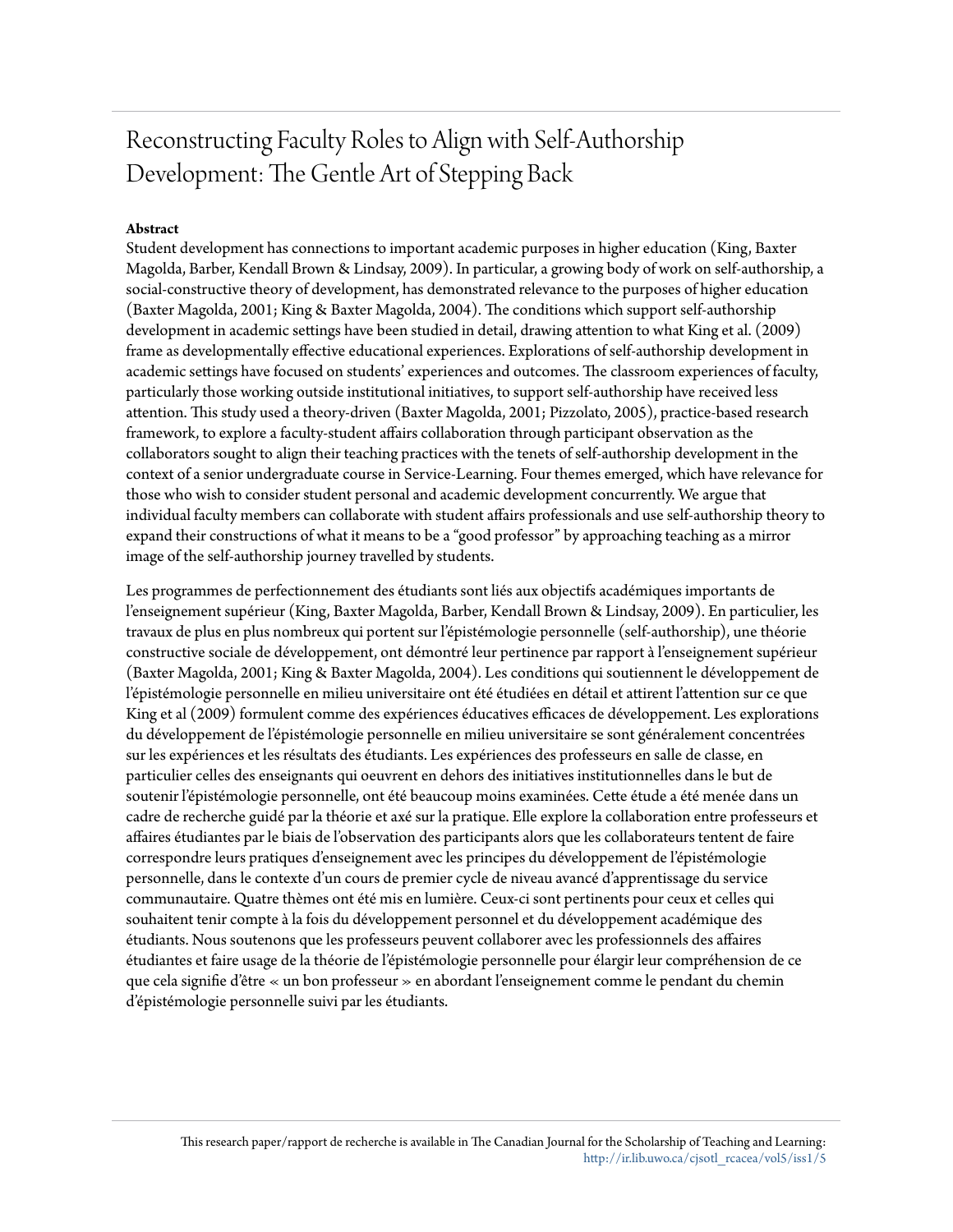#### **Keywords**

faculty-student affairs collaborations, self-authorship, student development in higher education, faculty roles, teaching methods

#### **Cover Page Footnote**

The authors acknowledge the support of the Nova Scotia Department of Education, Rehabilitation Services, which provided funding for this research and the students in their course who so willingly participated in the research.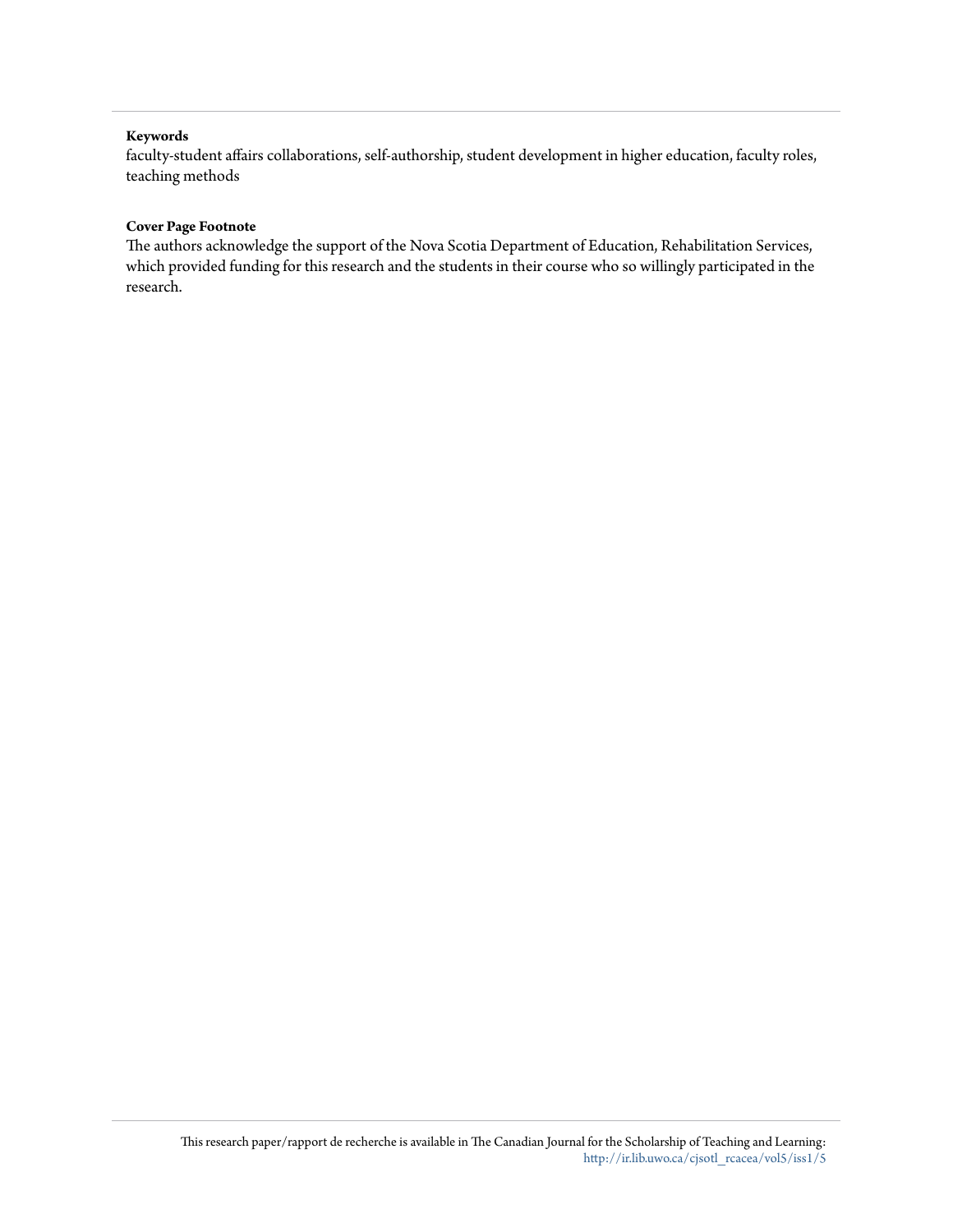There is wide acknowledgement in higher education of the need to support students as they embark on education in an increasingly complex world, beset with seemingly intransigent challenges. Higher education requires a more thought provoking and sophisticated curriculum which must include capacity to engage in solving complex interconnected problems (Barnett, 2000, 2005; Baxter Magolda, 2004; Kezar, 2004). Associations that support higher education take up these concerns, universities speak to them in mission statements, and student affairs personnel are likely aware of the pressing implications for student development. However, there continues to be a separation between academic and student affairs sectors in many institutions. It is not always clear what individual faculty members might do to support student development. New faculty, in particular, experience uncertainty about teaching roles and the scope of practice involved (Solem & Foote, 2004). Teaching concerns are often exacerbated by maintaining silos in student affairs and the academic sector and other barriers, including tenure and promotion practices, that do not fully recognise collaborative and service work (Day, 2008; Kezar, 2004, 2010; Sandeen, 2004). Researchers have advocated bringing together the expertise of student affairs personnel with faculty and incorporating opportunities for student development into educational programmes (Dale & Drake, 2005; Kezar, 2004, 2006; Kuh, 2008). In particular, self-authorship, a social-constructive theory of development originally conceived by Kegan (1994) and further explored by Baxter Magolda (1999, 2001, 2007), appears to have relevance as a growing body of work demonstrates the interconnected nature of self-authorship and advanced academic outcomes of the sort needed to meet the above challenges. The theory offers a platform for faculty-student affairs collaborations. After some years of entertaining the possibilities of supporting self-authorship development at an institutional level, we decided to explore what might be possible through a faculty-student affairs collaboration in our own classroom. This article offers our experiences in an exploratory study as faculty participant-observers in a senior undergraduate course, as we endeavored to teach in accordance with educational principles associated with self-authorship.

#### **The Theoretical Framework: Self-Authorship**

 Self-authorship posits a developmental continuum through which young adults move from a largely external frame of reference, where they are guided by external claims of knowledge and authority, to a more internally referenced way of knowing which gives weight to their own meaning-making even while giving consideration to other perspectives. The importance of this aspect of personal development for academic development has been widely discussed (Baxter Magolda, 2001, 2005; Pizzolato, 2004, 2007). Self-authorship acts as a regulator on cognitive scope. Students with emerging self-authorship are primarily relatively passive receivers of knowledge and are limited in the extent to which they can independently construct meaning or actively critique knowledge (Baxter Magolda, 2001). Accordingly, it has been argued that seeking academic or professional gains in the absence of opportunities for concurrent development of students' character and capacity are of limited value (Baxter Magolda & King, 2004). Deep learning and integration require synchronous development in the three interconnected dimensions that comprise self-authorship: epistemological development, intrapersonal development, and interpersonal development (Baxter Magolda, 2001; Kegan, 1994). Support for students to explore the questions "How do I know", "Who am I?" and "How do I construct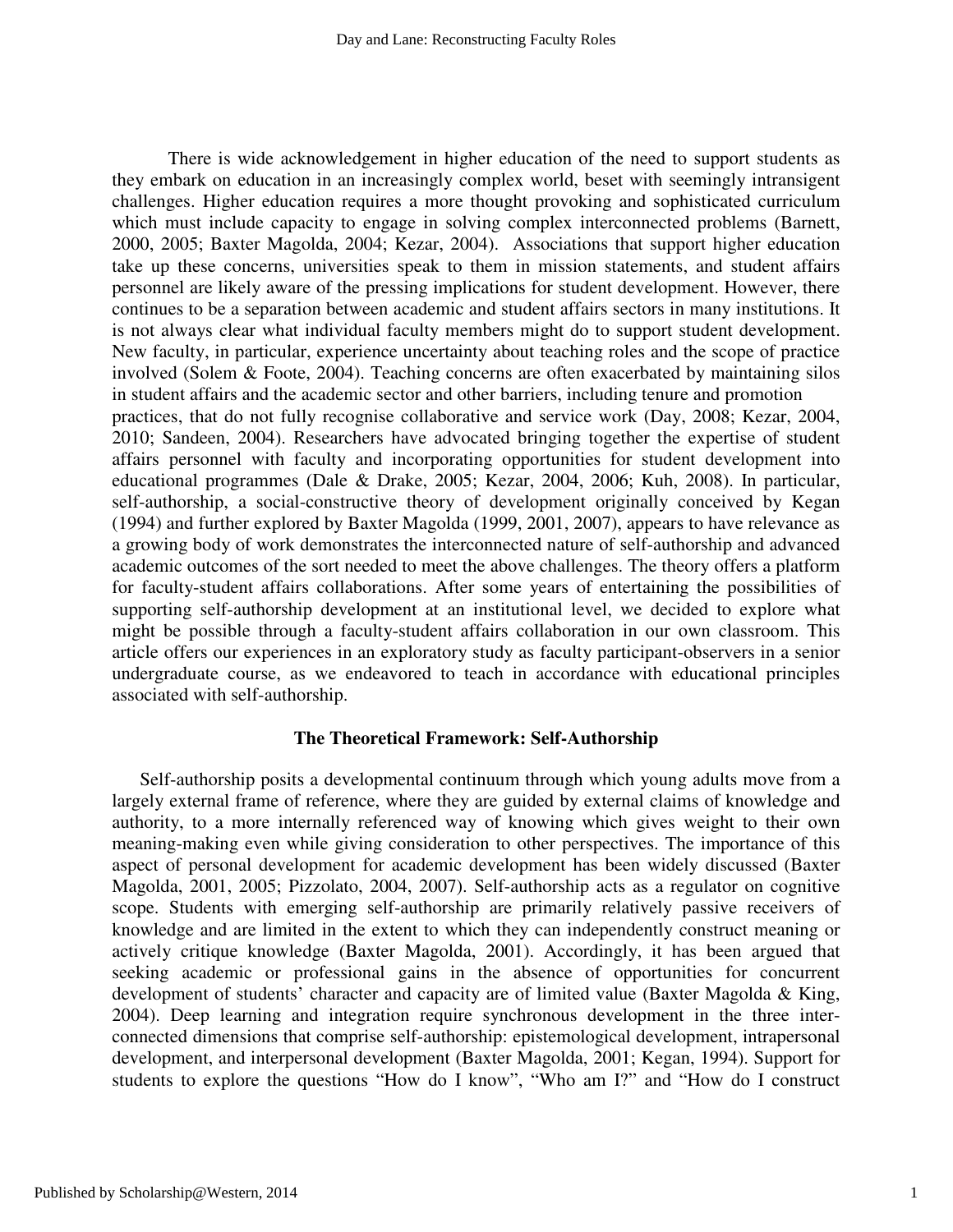relationships" (Baxter Magolda, 2001) is needed for  $21<sup>st</sup>$  century education (Baxter Magolda, 2007).

Along their varied paths to self-authorship, students engage in broad phases which Baxter Magolda (2001) has named "the crossroads", "becoming the author of one's own life" and "internal foundations". Pizzolato (2004, 2005, 2007) has directed effort to understanding some of the micro features of self-authorship development, drawing attention to the cumulative power of dissonant experiences, which culminate in the *provocative moment*, a tipping point in the transition from the crossroads to becoming the author of one's own life. Others (Abes & Jones, 2004; Abes & Jones, 2007; Torres & Baxter Magolda, 2004; Torres & Hernandez, 2007) have explored the distinct experiences of students' self-authorship evolution in the context of identity development, resulting in more nuanced understandings of the theory. Several studies have explored the experiences of student minorities, finding that some of those who are presented with significant challenges to identity may be prompted to move through developmental milestones relatively early or in more complex ways by virtue of the dissonance of their experiences relative to the larger culture in which they live (Abes & Kasch, 2007; Torres & Hernandez, 2007). This body of work underscores the idiosyncratic nature of self-authoring processes and adds an important dimension to consideration of learning experiences in classrooms. Clearly, development is complex and situated particular to individual students' experiences and identities and cannot be orchestrated. Collectively, their work underscores the importance of avoiding strictly linear constructions of self-authorship that imply a uniform stepwise process of development for everyone. Such reductions of self-authorship research can obscure complex developmental work, particularly for individuals engaged in complex considerations of identity around ethnocultural or sexual identity. Jones (2009) cautions that "the self-authoring process may be more contingent and fluid than typically conceived" (p. 301). These important findings, along with the complexity of self-authorship as initially conceived, present significant challenges to educators who would wish to support student development in academic contexts.

#### **Educational Approaches to Support Self-Authorship**

Since Baxter Magolda published her seminal work, *Making Their Own Way: Narratives for Transforming Higher Education to Support Student Self-Development* in 2001, a number of studies have confirmed student self-authorship as a regulator for optimal academic development (e.g., Hodge, Baxter Magolda & Haynes, 2009; Pizzolato, Hicklen, Brown, & Chaudhari, 2009; Wawrzynski & Pizzolato, 2006). Research that reports the sorts of educational experiences which best support student development has been accumulating (Baxter Magolda & King, 2004; King, Baxter Magolda, Barber, Kendall Brown and Lindsay, 2009; Pizzolato, 2005; Pizzolato & Ozaki, 2007; Reason, Terenzini & Domingo, 2007). Among the challenges experienced in planning educational programmes which concurrently foster development is the complex and idiosyncratic nature of students' journeys toward self-authorship. Not surprisingly then, one finding that has emerged in this context is the critical importance of balancing challenge and support (Torres & Hernandez, 2007; Wawrzynski & Pizzolato, 2006).

Given the nature of the three dimensions that comprise self-authorship, the importance of grounding learning in a social context and constructing learning partnerships is predicted by theory and well supported by research. Haynes (2004) describes a series of educational experiences grounded in a multi-year writing curriculum situated in an inter-disciplinary degree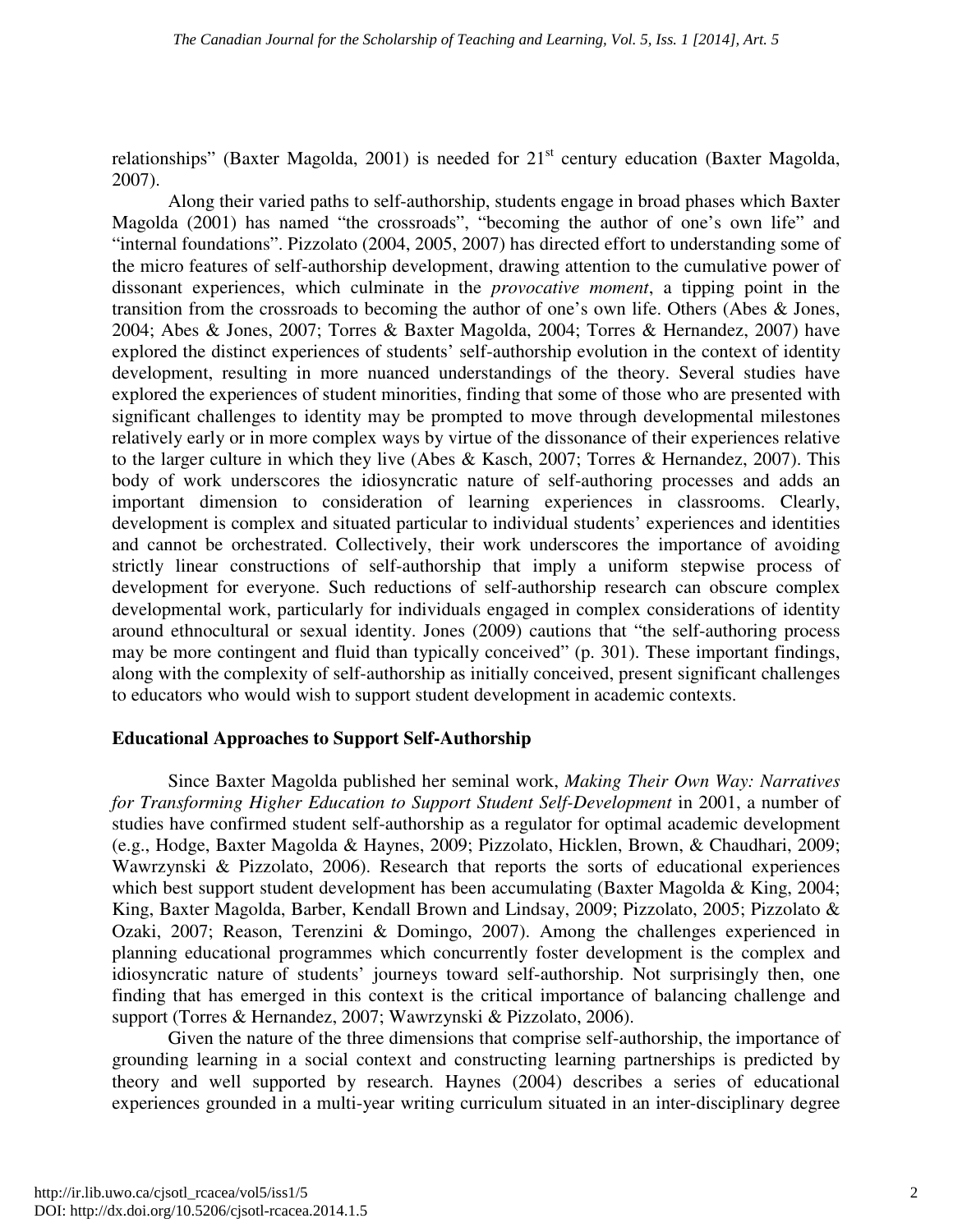which holds as core principles "validating learners' capacity as knowledge constructors, situating learning in learners' experiences, and defining learning as mutually constructing meaning…" (p. 65).

Our exploration of teaching in attunement with principles of self-authorship was situated in a larger research project which had service learning at its core. Pervious work had made connections between self-authorship and service learning (Boes, 2006; Jones & Abes, 2004) which has been shown to have a positive and enduring impact on the development of selfauthorship by providing an opportunity for students to engage in a variety of community-based experiences which directly raise questions about equity and democracy. The combination of engagement in unfamiliar contexts with support for reflection assisted integration of dimensions of self-authorship as students moved toward a more internally-defined self, more complex constructions of the world, and a wider range of options in relationships.

Aside from the intrinsic merit for both students and the community, service learning provides a possibly unique experience for students to experience difference and in so doing to encounter the sorts of dissonant experiences which are at the core of Pizzolato's developmentally significant "provocative moments" in the expansion of self-authorship. At the same time, a service-learning experience can be structured to allow students to take responsibility for the logistical considerations of their experience. This runs counter to some of the advice around successful implementation of service-learning experiences which argues for the development of a strong supporting relationship to be initiated by universities engaged with larger communities in this fashion (Bringle & Hatcher, 1996; Swaminathan, 2007). Since we planned to work with students in a facilitated small group format once they had commenced their service-learning placement, we also felt that differences in sites and experiences would contribute positively to the experience of students in the group and would support the goal of fostering individual cooperation and support, rather than competition, as well as helping to ensure that students were engaged in work that was personally meaningful to them. Therefore, since this was a theorydriven project, it departed from some of the conventions associated with service-learning, while still instituting supports for students as they sought and engaged with service-learning placements.

Research provides a good deal of broad guidance for those who would plan programmes to adopt teaching practices to support development, both in terms of principle and practices. The particular classroom experiences of faculty members have received less attention. What are the particular classroom experiences of those who aspire to teach in ways that support selfauthorship development? How are student differences supported and challenged? What challenges do faculty experience and how do they meet them?

#### **Methodology**

This study explored our experiences of endeavouring to recast our approaches to teaching to harmonise them with social-constructivist theories of student development, particularly selfauthorship, given its implications for academic development. Set within the larger project of how to teach to provide contexts which could support student personal development, this paper explores our experiences of the process of integrating these student development theories with practices which reflected them. Consistent with Patton's (2002) description of Heuristic Inquiry, the part of the project taken up in this paper was focussed on our personal experiences and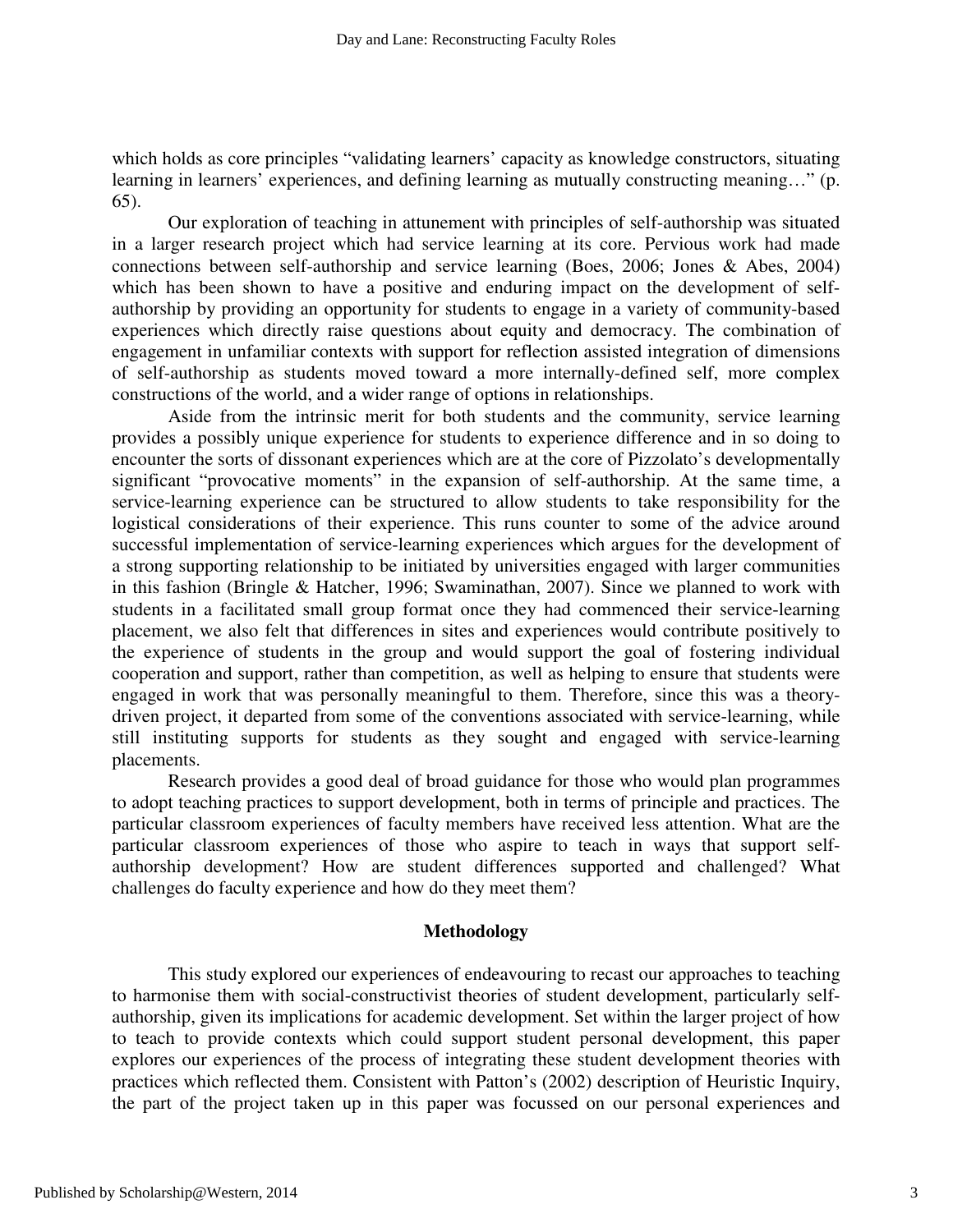insights, and the responses of our students which shaped these experiences, in an iterative fashion. Our planning of this course, our experience in it and our reflections during and after it were all marked by the intensity of the experience and our iterative search for meanings. Particularly evocative experiences with our students provide examples of the themes which emerged from the project.

Our weekly post-class debriefing sessions and the notes made in those sessions were central in identifying the themes discussed in this paper. Our goal in this phase of the project was to consider those aspects of the experience that related to our teaching. Informed largely by heuristic inquiry, a primary source of data in our deliberations concerning potential themes were the teaching moments that had the biggest impact on us and evoked a notable response from students. Noting Patton's (2002) emphasis on the place of intensity of experience, we gave particular attention the emotional moments we noted: the surprise, dismay, frustration and delight we experienced were signals for deeper reflection. At each debriefing session we discussed the more significant moments in the teaching for that day and debated those until we were agreed on the most significant experiences. These "moments" are perhaps best described as stories within the class meeting which evoked an emotional response from us; the events were often bounded moments which involved a student sharing a particular experience and a response to the experience. Having identified those moments as having impact on us and our students, we then considered those teaching moments in the context of self-authorship theory. This deepened our contemplation of their meaning and, significantly, informed our teaching directions in the coming week.

While data was collected from students (including samples of writing, an exit survey, course evaluations and a focus group) to support understanding of their perspectives and experiences, rather than to directly comment on our teaching in the context of theory we espoused, we studied these sources of data as they became available. These served as a check on our consideration of the experiences that we deemed most significant in each class, and then across the course. As one debriefing session followed another, we began to see connections across the sessions and began to tentatively identify overarching themes, which were then considered against the conversations in the focus group (conducted by an independent researcher) which followed completion of the course. The experience of working together to explicate moments of greatest significance, and then checking these against the various sources of data from students, assisted us to check our own perceptions and each other's and ensured that as co-researchers we together encountered "the combination of personal experience and intensity that yields an understanding of the essence of the phenomenon" (Patton, 2002, p. 107).

#### **Methods**

While this paper is informed largely by our experiences as participant-observers, the research project also used interviews, focus groups, an exit survey and artefacts of students' work as data which, while not primary sources of information in this aspect of the project, added to our reflections on our teaching experiences. Our roles as participant-observers required us to move back and forth between the theories of interest to us and our practices with students as the complex social context of the course unfolded. Our primary meaning-making activity was the debriefing we would have together immediately following each class, as we placed a strong emphasis on constructing our understandings as teaching partners. This informed both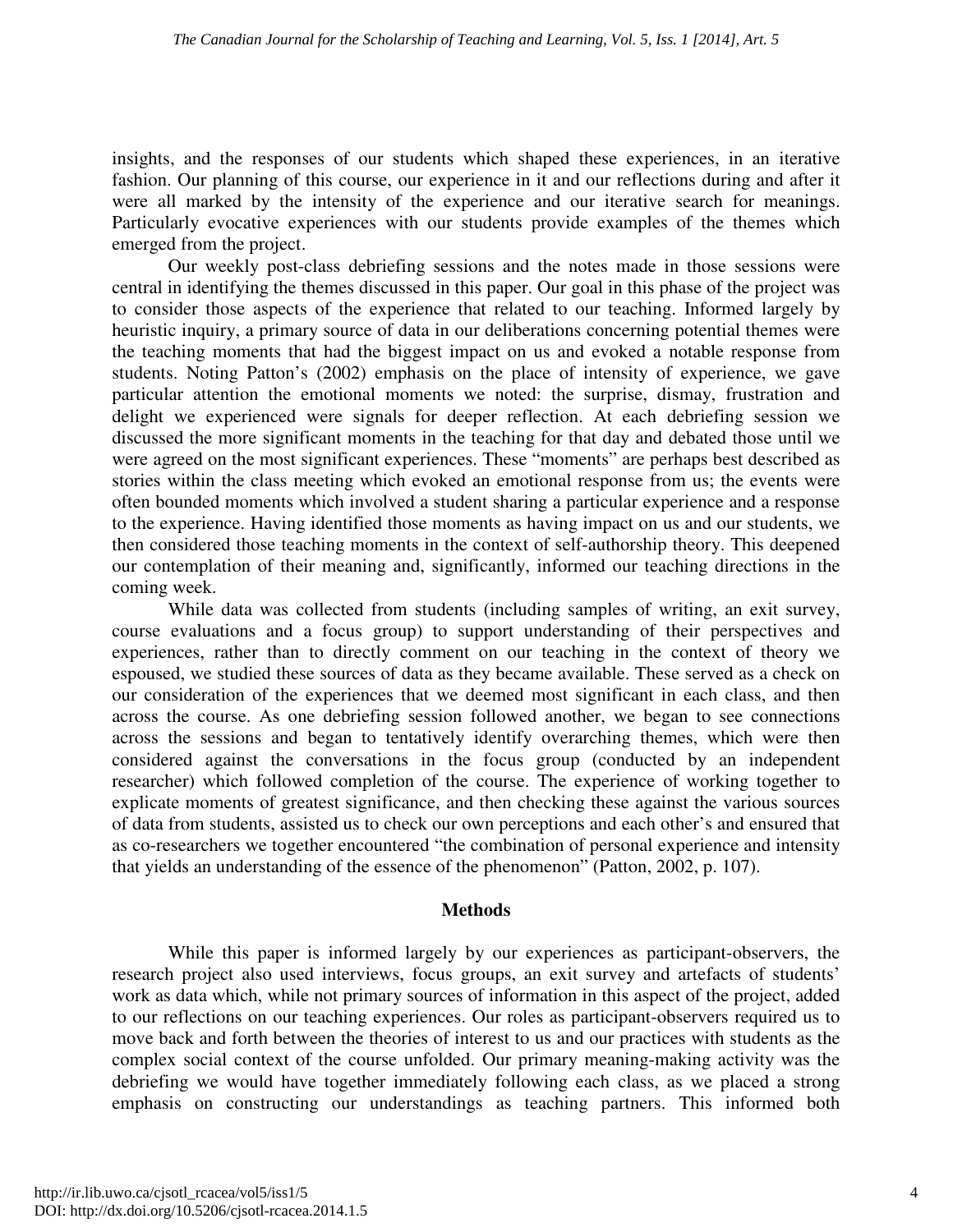understandings of our experiences with students and our plans for our next class with them. In addition, we kept field notes and had other artefacts of our course work.

Consistent with Huball and Clarke's (2010) emphasis on communities of practitioners in SoTL, we functioned as peer reviewers for each other as we reflected on our experiences with our students. Our collaboration was enriched by our distinct roles in the university since one of us is located in the academic sector and the other in student affairs. This positioned us to have a variety of conversations with colleagues as the project unfolded and to offer each other different perspectives on our experiences with our students. Our students were also commentators on our joint experiences and on our responses to them and they shared their perspectives in group sessions during the course, in conversations with us before and after class and in emails. Their engagement with us often sharpened the intensity of our experiences. While the experience of, and outcomes for, students in this course are certainly of interest, the focus of this paper is on the examination of our experiences with theory-driven practices in the classroom and student engagement with them.

#### **Student Participants in the Service-Learning Course**

The "Service-Learning Course", as students named it, was offered to undergraduate students in their third or fourth year as a senior (fourth year level) for-credit elective at a small university in Atlantic Canada. The course was offered through the School of Education, which had been willing to "loan" a course number when the application for the research funding which supported this pilot version of the course was submitted. We would note in passing, however, that many disciplines could conceivably have offered the course.

There were several barriers to recruitment. The autumn term had been disrupted by a labour dispute and the School of Education, which was offering the course, had no undergraduate students and the faculty members were therefore also not known to any students. As well, students at the end of a four-year degree program have little flexibility in their course selection. However, when students' union executive members, learning support staff and a couple of popular faculty members sent email messages to students, 45 students expressed interest in the course. To reduce the perception of risk involved in this pilot version of the course, it was offered as a pass/fail experience thus ensuring that the course would have no impact on a student's grade point average unless the student failed.

The communication to students indicated that there were criteria students had to meet in order to participate in the course, consistent with the research plan and ethics approval. One institutional concern that we managed was that the course should not put students at risk and so academically vulnerable students were not recruited though there is nothing in the literature to indicate that such a course would not benefit them. A number of students who were interested in the course did not meet the criteria which included a minimum grade point average (GPA) of 2.7 and third or fourth year at university. More than one third of the students held GPAs of 3.5 or greater.

In the end, the course included 22 students, (one of whom later dropped out because of a need to take on additional employment) including four with disabilities that affect learning, and four international students for whom English was an additional language; both groups were sizeable minorities on this campus relative to other similar institutions in Canada. Students from a variety of disciplines participated in the course, including Business, Chemistry, English,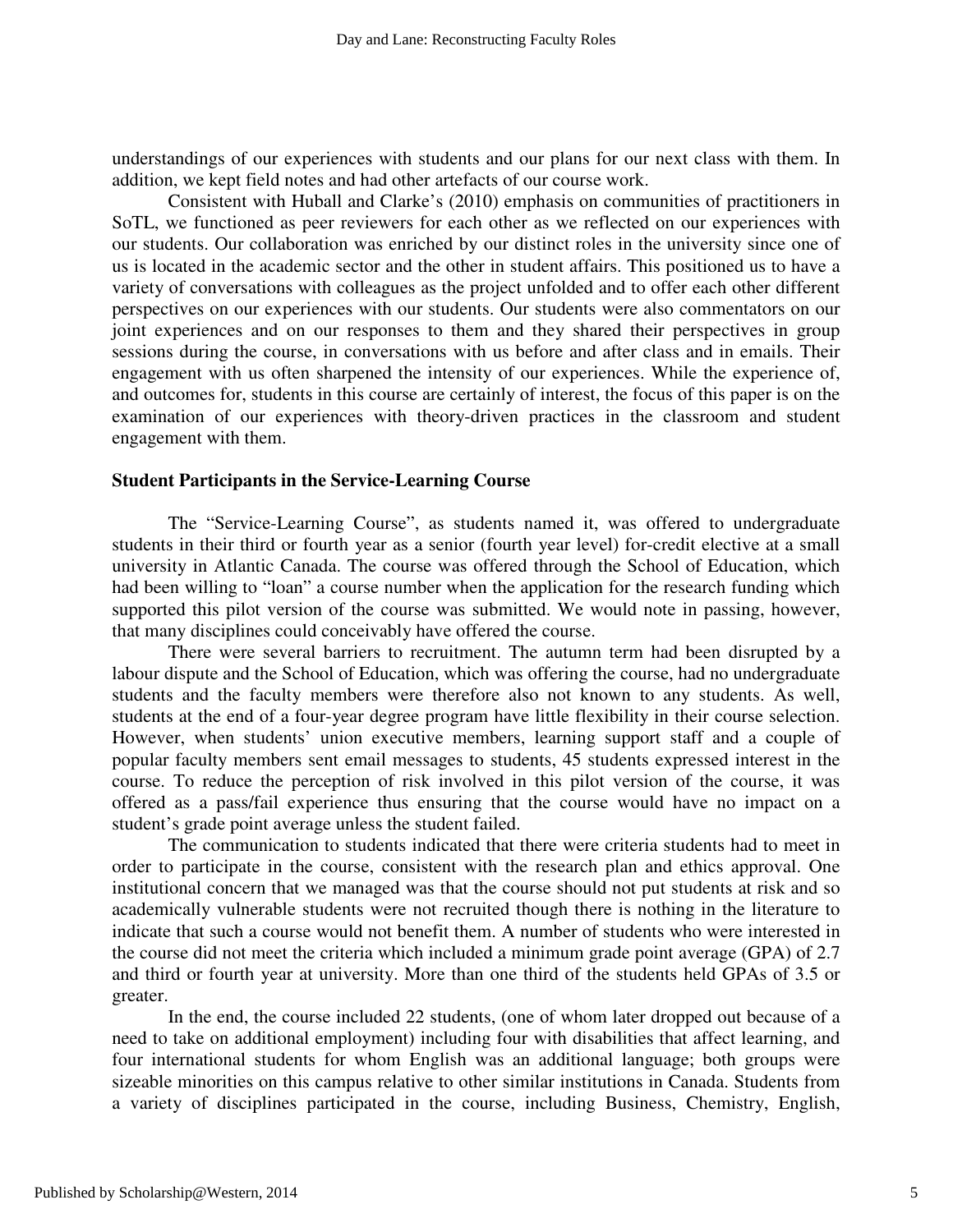Kinesiology, Music, Music Therapy, Psychology, and Recreation Management. As this article focuses on the experiences of faculty in this project, further details about students and their experience will be addressed in a forthcoming article.

#### **Faculty Participants in the Service Learning Course**

In order to better understand the faculty roles in this project, it is necessary to first situate the particular individuals who were involved. Deborah Day works in the academic sector of the university and is involved in research, teaching and administration. Terry Lane is Director of the Student Resource Centre in the student affairs sector and teaches graduate courses on a part time basis. We are white, hold PhDs and have extensive experience with university teaching but had rarely (and certainly not recently) taught undergraduate students before; most of our previous experience had been with graduate students. As well, we both hold post-baccalaureate Bachelors of Education and had school-based teaching experience in the past. We are professional counsellors which informs this work in important ways. In particular, we are both deeply interested in what we see as the reciprocal nature of student academic and personal development. In the conclusion to this article we take up ways in which university educators with different academic or professional backgrounds can take up ideas and practices from this research. As well, aspects of our background may have relevance to how we are perceived by students as we attempted to engage a pedagogy which, in part, shifts the balance of power in the classroom.

We jointly planned this course and met with the students for the initial classes and then the weekly meetings. Following each weekly session, we compared what we had seen and heard and noted specific instances that related in some way to the theories under consideration. While Deborah undertook most of the administrative work for the course, and the marking or responses to students as this course was part of her teaching assignment, both she and Terry were full participants as co-leaders of the groups in their meeting time with the students. We had team taught before on several previous occasions and so we felt comfortable in the classroom and were open to the other offering elaboration on a point, for example, or asking the other to respond to something when we judged the answer would be better. Both of us can be seen as participant-observers in several respects that are relevant to this research. First, we were concurrently offering a course and studying the experience of the course. As such, our debriefings after each group meeting served to assist with our planning for future sessions, consistent with the underlying theories, and also to reflect on the contributions students had made in the class. Also important was the balancing effect, in terms of hewing to the theory, of having both of us involved. Each of us was witness to, and commented on, the students experiences' and each other's responses to them. While much of this happened outside the classroom, in the latter half of the course, this happened on occasion when we were with the students.

#### **The Service-Learning Course Structure**

Undergraduate courses at our university normally follow a typical Canadian semester which runs for twelve weeks; this course ran from January until early April 2008. In order to provide maximum access to the course for undergraduate students from a wide range of disciplines, the course was offered in a three hour block on Thursday evenings. For the first three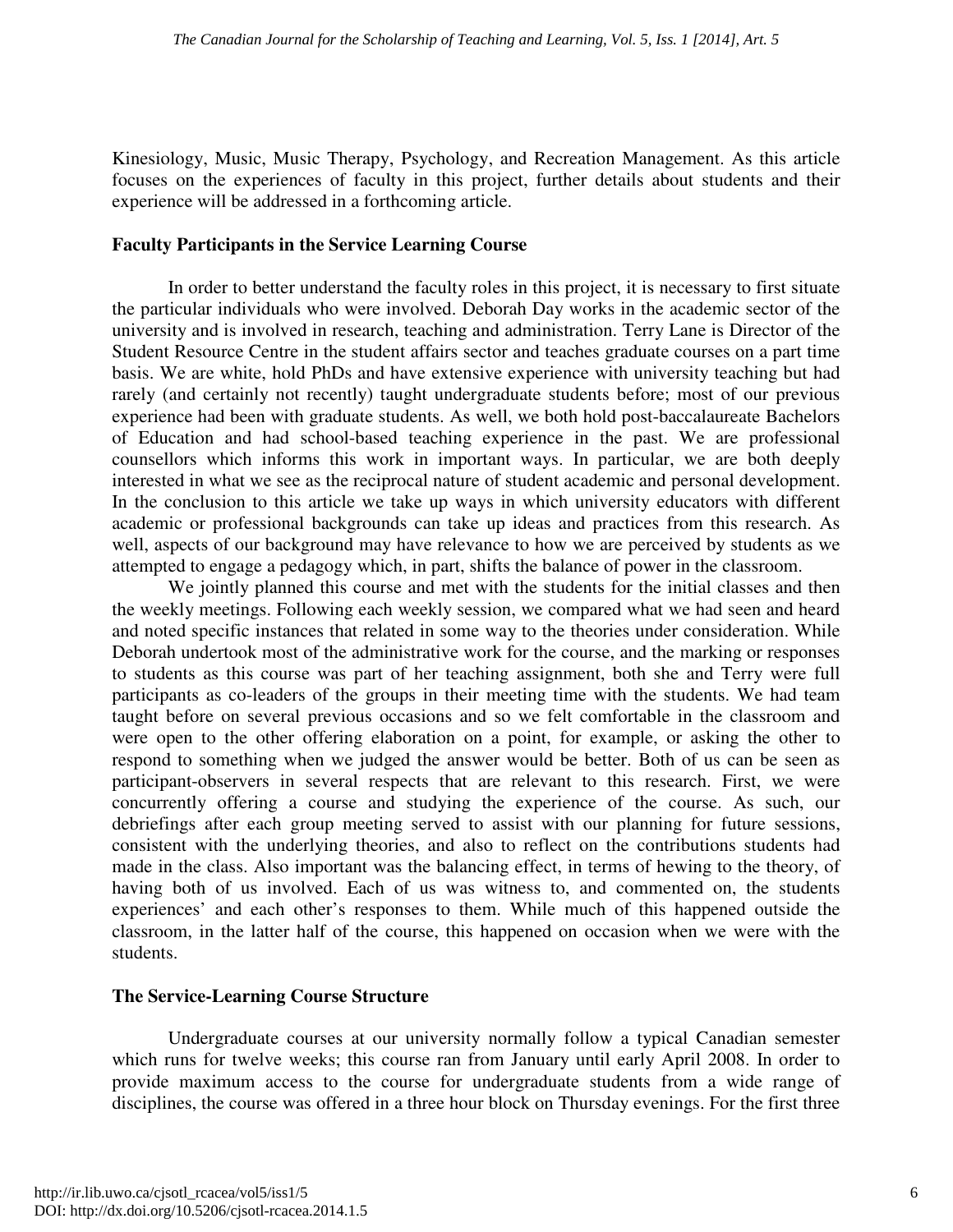weeks, students met in one large group for a three hour class, which included mini-lectures, discussions, exercises and self-assessment experiences. Two self-report inventories, the *Myers-Briggs Type Indicator* and the *Campbell Interest and Skills Survey*, were administered to assist students in organising their thoughts about their strengths and areas of interest in preparation for seeking a service-learning experience. Students were introduced to the literature on servicelearning. We organized the course so that students would seek and establish their own service learning placements, a departure from normal practice in service-learning. We were careful to provide experiences to learn about service-learning, to assess community needs and to support students to reflect on their skills and interests. In addition, we provided activities to prepare them for the logistics of seeking a placement. However, we stopped short of establishing placements for them ahead of time, as this conflicted with our goals of teaching in alignment with selfauthorship, which suggested that mutual meaning making and allowing for students to choose/construct activities that were situated in their own experiences would be important.

We also took up some introductory literature and ideas related to self-authorship. While we were clear that self-authorship cannot be taught as such, students knew that this course was embedded in a research project and we felt it was important to be transparent about what was of interest to us and how we would be proceeding, in a general way.

After the first three weeks of class, students were divided into two groups which met for about an hour each week. We attempted to construct the groups so that each was balanced according to country of origin, presence of specific learning disability and gender. We also ensured that a variety of majors were included in each group. The rationale for dividing the class was to allow for greater participation for each student and to have a more intimate group within which to share experiences about the service-learning placement. As counsellors and educators, we both have specific education in, and are experienced with, group process. We also had regular email communication and occasional meetings with individual students between class meetings and just before and after class. Both of us were copied on all email correspondence with students.

While our goals as teachers were clear, and had been stated in the course outline, we followed a largely emergent approach to teaching, which, we felt, was a requirement of the approach we were exploring if we were to heed the cautions of Jones (2009) and others regarding the fluid and situated nature of the self-authoring process. It was important to us that there was room for students as partners in learning and it was our intention to scaffold the course content onto their interests and activities, rather than having that direct them.

#### **The Gentle Art of Stepping Back: Pedagogy for Student Development**

While there were many particular ways in which we sought to teach in alignment with the theory of self-authorship, our iterative debriefing sessions showed that most of them are captured within four interconnected themes: (a) relinquishing authority, (b) making space for student initiative, (c) permitting moderate struggle, and (d) trusting the group process.

#### **Relinquishing Authority**

One of the hallmarks of progress toward self-authorship is the journey from reliance on external authorities, to valuing and attending to one's internal voice as a source of knowing, a complex and demanding epistemological shift. Accordingly, we argue that a central task of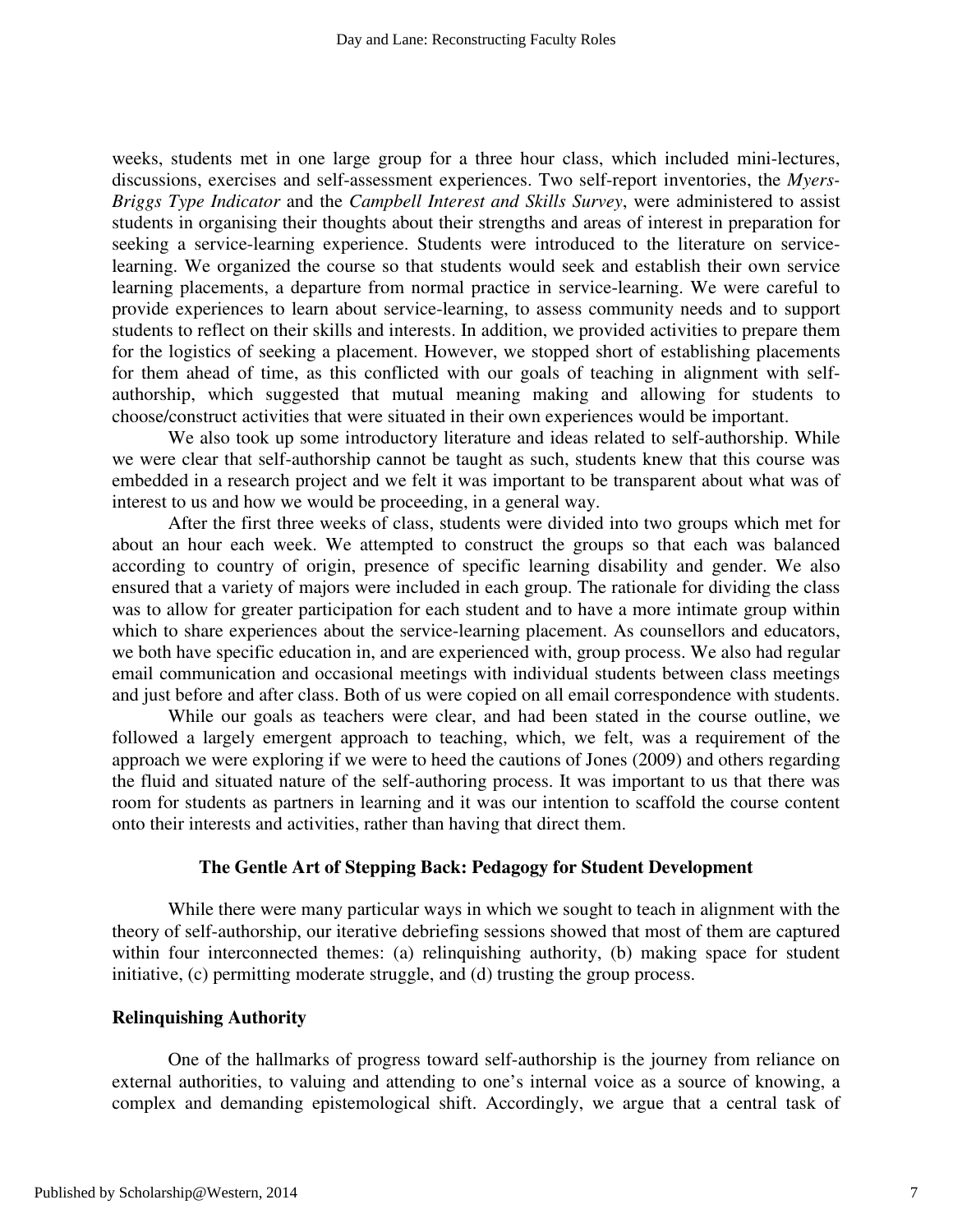teaching in this context is to avoid needlessly taking up the role of authority, even when students might seek or welcome it. We held an awareness that authority is generally accorded to professors and that our professional-class and majority culture membership likely help to secure this.

One of the initial (and ongoing) requirements of the course was the completion of a reflective log related to the service learning experience. We had established this as a requirement to support processing of students' experiences in their service learning placements. The purposes of the logs included supporting reflection on the service activities and providing an opportunity for us to engage with students' reflections one-on-one. The logs were written using a word program and uploaded to the course (Moodle) website. We responded to the logs by writing (using "insert comment" function in Microsoft Word) directly on the logs, asking questions which we hoped would deepen reflection, noting implicit messages behind statements and noting when volume or expressiveness of writing indicated that the student was particularly attentive to an aspect of the experience. Our responses were aimed at supporting students to reflect on what they were learning about the service site and themselves and to help them notice what they were noticing.

Early discussions of logs were instigated by students in the context of exploring the course outline and grading scheme. The course outline indicated that the logs would be ungraded as they were designed to support learning processes only, without contributing to grades. We also indicated, in the outline and in discussions of the outline, that we expected that there would be a great deal of variability in what students would write about in the logs but that we were interested in what each of them thought and felt about their experience in service learning. Despite this, we had numerous circular conversations as students tried to find out what we wanted. Finally we offered the observation that the students seemed to think that the purpose of the logs was to keep track of student activities and that they were to serve a sort of accounting purpose in the course. One student responded by asking what other purpose there could be. All of this happened despite explicit instruction in the course outline indicating that the purposes were for student learning, for writing about what they thought and felt about their service experiences. It was evident when the first logs were turned in that a number of students persisted with the accounting model of logs as they listed activities they had engaged in and noted the times they spent at their service learning sites. Some students continued to be very anxious about the logs, wanting us to be specific about what we wanted and feeling that we were being unsupportive. We gently resisted requests to be prescriptive about what should be in the logs, placing our emphasis instead on regular writing in the logs, and processing what they thought and felt about their experiences. We felt strongly that the reflection would be an important element of hewing to the notion that it was important that we avoid adopting roles as interpreters of their experiences. However, it was not easy to resist their entreaties for more specificity. Being guided by the theory and having mutual support assisted us with this. Gradually, as we provided opportunities for group members to discuss how they were using the logs and as our feedback responded idiosyncratically to their particular experiences and sent them back to reflect further on their learning, the possibilities for the logs broadened and discussions which sought to set standard parameters for the logs disappeared. While shaping the logs in this fashion created a developmental challenge for students, we were mindful that self-authorship development rests on the balance of challenge and support. In the matter of the logs, we relocated our notions of support to encompass providing support for the process and for risk taking rather than providing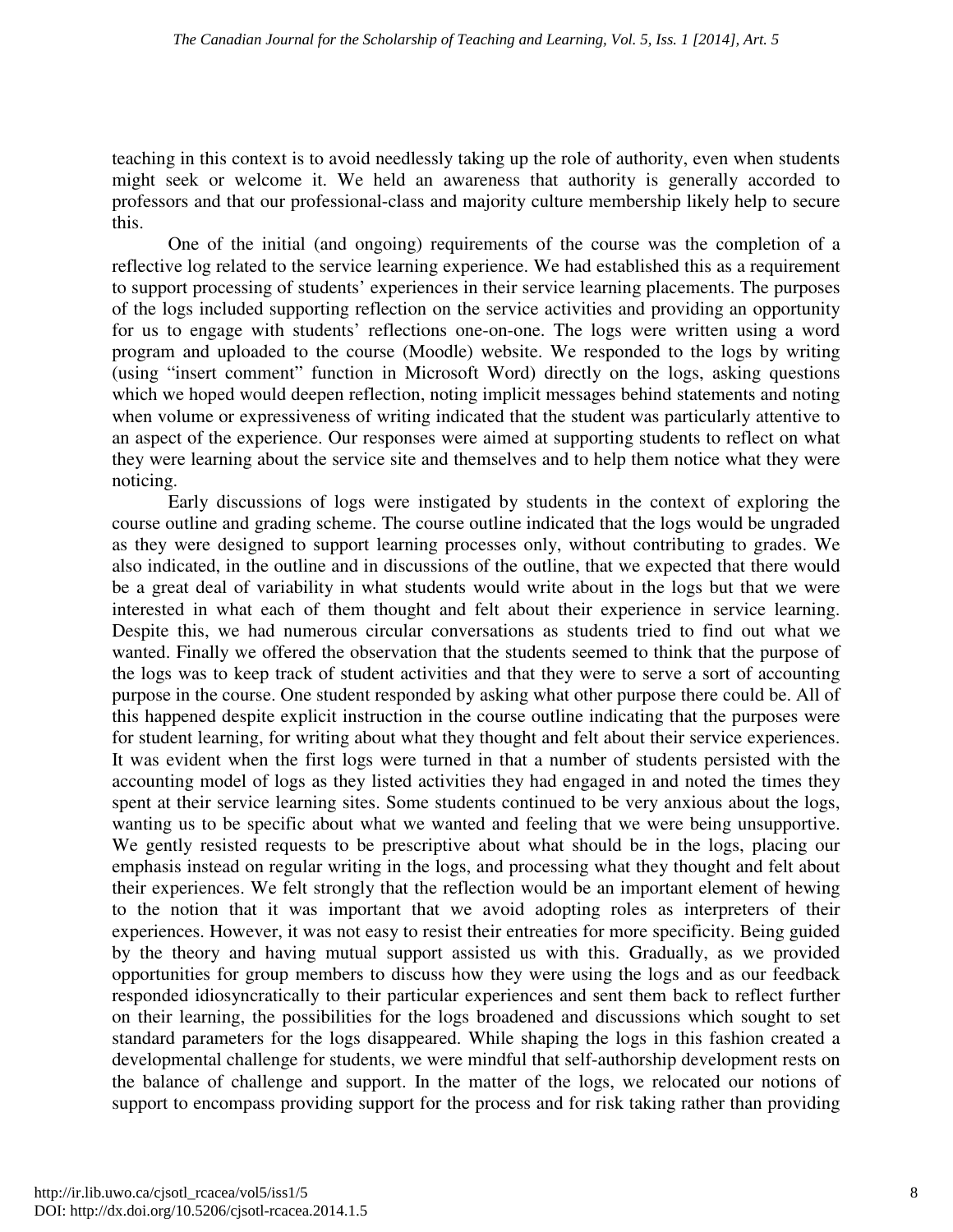prescriptions and authoritative answers. We have considered whether providing further supports for the logs might have merit. Our experience with using concrete examples of student work is that students are inclined to seize on one as an exemplar and try to replicate it in some fashion. However, it would be worthwhile to try introducing a range of examples, with supporting literature about reflective logs, and see how that might change the experience.

Similarly, we had offered to provide formative feedback on any student writing without reference to marks. We presented this as a "free service", a bonus as it were. We did not provide marks or make statements about the value of the writing but would offer our responses to it and pose questions, much as we would do for each other. This notion seemed very unusual to students, that there would be a response which did not tell them if they were "right" or "wrong". A student who took up this opportunity was intrigued that we undertook to do this independently and that we sometimes responded to different aspects of the writing or in different ways. In this way he began to distinguish "feedback" with its developmental orientation from "evaluation" with its authoritarian stance and saw that there were differences in responses to learning, writing and ideas rather than a single consistent uniform response from us both.

On many occasions, in class and in the group meetings, we employed circular and recursive questions (Tomm, 1988; Tomm & Lannamann, 1988) to support students to think more deeply about the issue under discussion and to minimize the chance offering a response that would shut down the discussion or give weight or authority to our perspective. In short, we worked to ask good questions rather than provide good answers. This was one practical strategy that we had established as relevant prior to beginning the course. It was also one that students themselves noticed a great deal in the group discussions, commenting on the value of it in focus group sessions and an on-line survey to evaluate the project, while acknowledging how frustrating and unfamiliar it was at the outset. We felt their initial frustrations quite keenly but having both an educational principle and a strategy that maintained our engagement with students helped us to manage this.

Overall, we sought to establish a collaborative environment where students would share ideas, questions, answers and practical strategies to respond to issues in their field placements. This was managed from the outset by involving a diverse group of students in the course and providing the opportunity for a wide range of service-learning experiences. To further support an environment of collaboration, there were no marks given; although responses were made and feedback given an emphasis was placed on group problem solving and sharing. While there were no marks, we pressed students quite strongly to deepen their reflections or to consider more elements in their work.

In the second half of the term, it became apparent that many students were connecting their experiences in the community with their experiences in university by reflecting on their imminent graduation. Life after university became integrated into the group discussion of service-learning placements, something that we might have anticipated but did not. Consistent with the principles we had set out at the beginning, we did not attempt to pull the discussion back into more explicitly "curriculum related" topics. Instead, we respected the students' desire and capacity to integrate their experiences in their service learning placements with their present lives and experiences in and out of university with their future lives, scaffolding the course goals on this meaningful content that they introduced.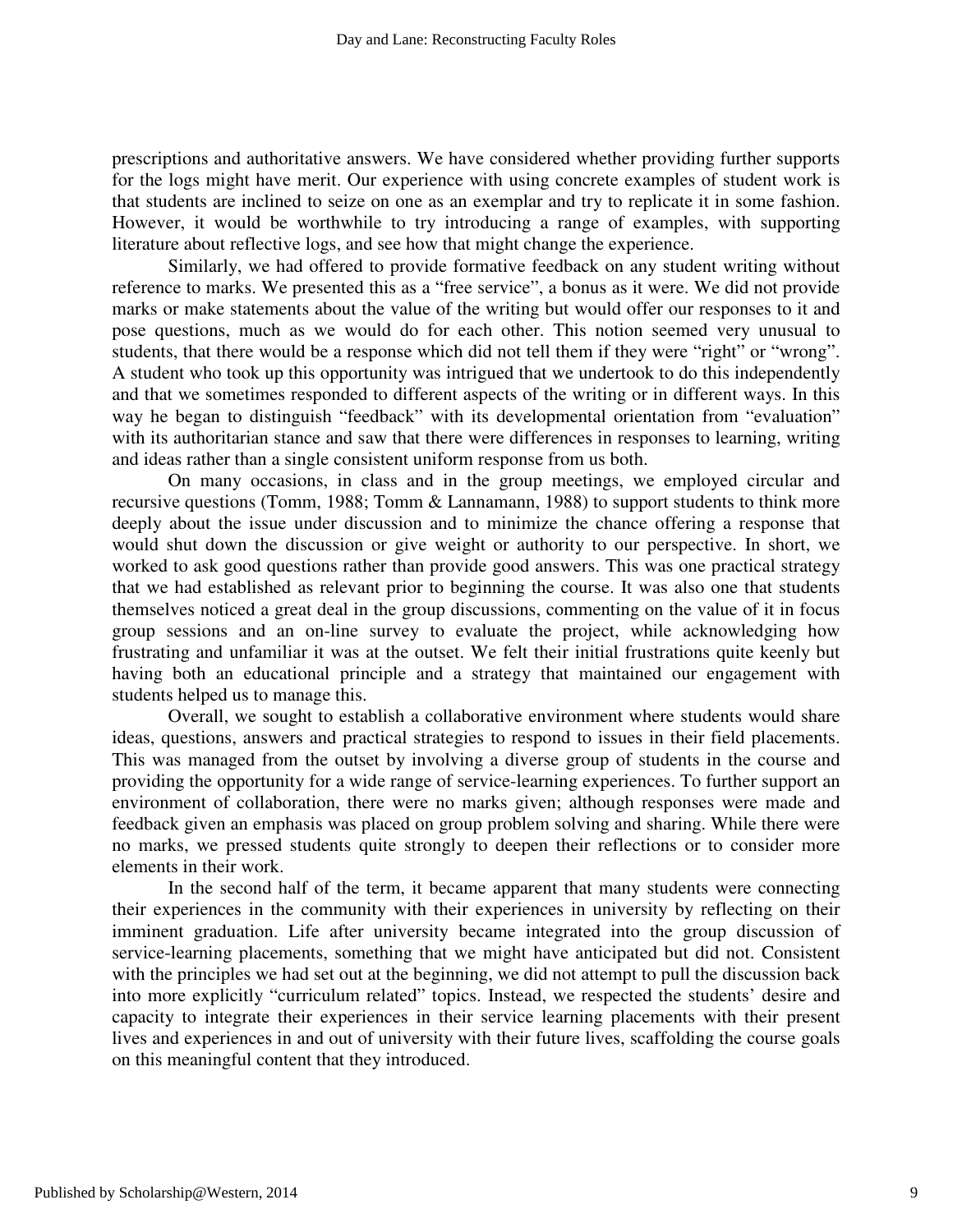#### **Making Space for Student Initiative**

The literature is clear on the importance of situating learning in the context of students' experiences to support self-authorship (Egart & Healy, 2004). This course was structured to create these sorts of opportunities but it was important that our approach to teaching and our responses to students did not undermine these opportunities.

There were no pre-established practicum placements associated with this course. Students were required to initiate a relationship and establish a placement without our intervention. This supported the challenge dimension of our work and mirrored the finding in the self-authorship literature that appropriate challenges facilitated development (Egart & Healy, 2004; Meszaros & Duncan Lane, 2010). We were mindful that challenge without support was destructive of selfauthorship expansion and so to maintain support and challenge, while we did not establish placements for students, which introduced significant challenge, we led class discussions of potential sites, their needs and how best to approach them. We also established peer consultation to help to develop and co-edit a letter of introduction. Additional support was provided through readings and discussions about service learning, the nature of service, brainstorming about needs in the community and identification of organisations which tried to meet needs in the community. In this way, we worked to support students without intervening in the establishment of the service-learning relationship, leaving room for student initiative. Although this runs counter to the service-learning literature (Bringle & Hatcher, 1996; Swaminathan, 2007), which advocates the establishment and nurturing of placements by the university, we felt that this was within the capabilities of the students, particularly given the practical and emotional supports provided by the weekly group meetings and given the preparatory work specific to seeking placements. Furthermore, this sort of initiative was very closely related to the kinds of experiences which research has suggested support self-authorship (Baxter Magolda & King, 2009; Bekken & Marie, 2007; Egart & Healy, 2004; Taylor & Haynes, 2004) and we wanted to preserve this opportunity for development. However, it was challenging to maintain this position and we constantly needed to debrief our experiences with the students with reference to the selfauthorship literature. In our debriefings we came to place an emphasis on our warm engagement with students as a complement to the various cognitive strategies we used to support them.

In a couple of instances, students asked us to intervene as they worked to engage a community agency which had looked promising but had not produced results. Students were understandably concerned about delays and we were stirred by their rising anxiety. It was tempting to support them with specific suggestions of what to do. Instead, we responded by helping them to explore what strategies they had tried and which others might be relevant, enabling students to experience that they could resolve these issues themselves. Gauging the need for support, and the nature of it, became a constant theme in our debriefing sessions.

Similarly, most students wanted very much to have our approval for placements. We responded to appeals for approval by asking questions about the fit of the placement they were pursuing with the nature of service learning as we had discussed in the course and in relation to their personal goals. Some students found this at least moderately frustrating and would initially answer our questions about fit and then respond with a, "Yes, but" sort of comment an attempt to determine what we thought of the placement. We generally then responded in a circular fashion, asking them about the potential of the placement as a service and learning site. In the initial weeks of the course students would try to compare their potential placements with those of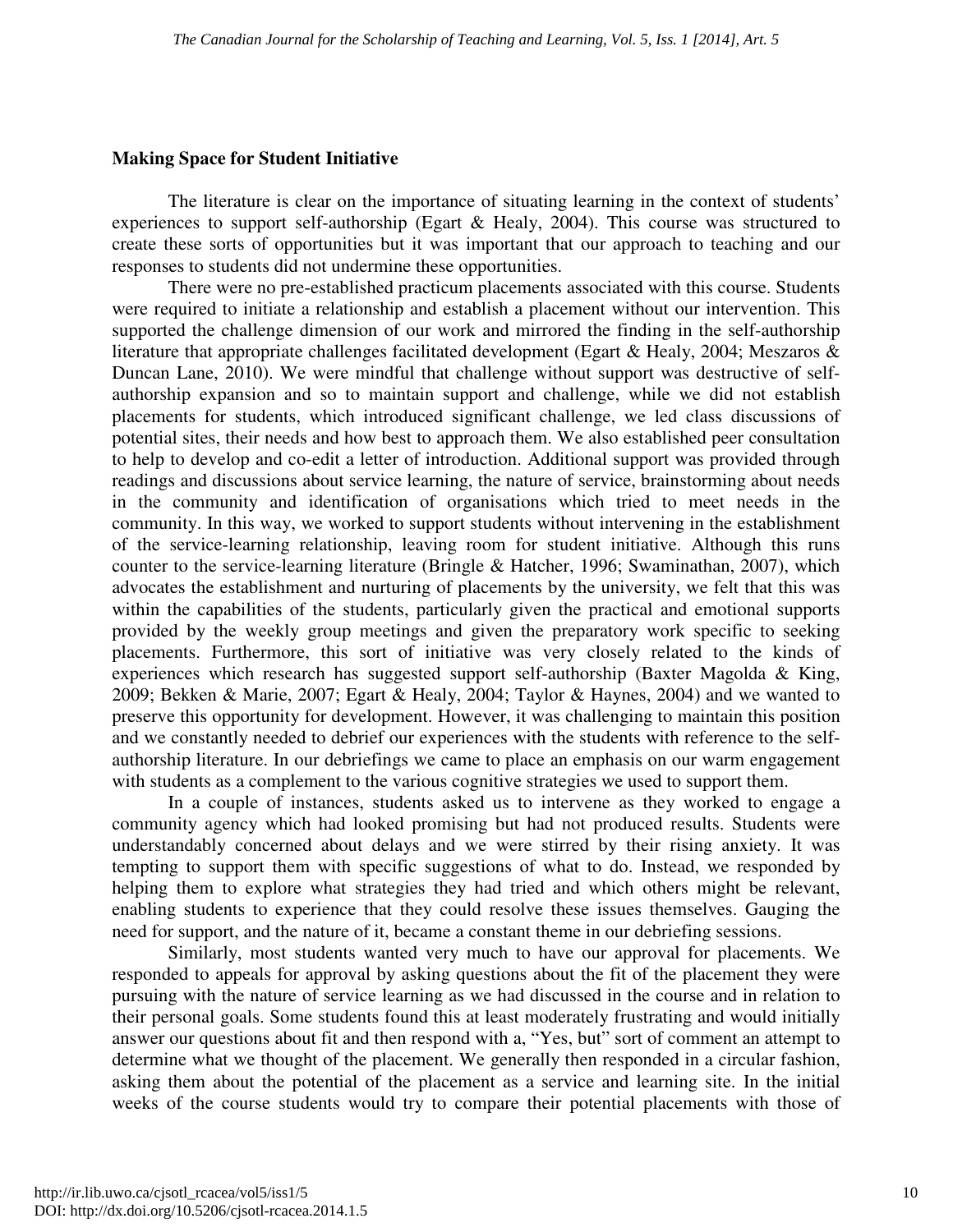classmates to determine if they were adequate. Increasingly it became obvious that the placements that students were establishing for themselves were diverse and comparisons were not fruitful. But as they moved closer to making a commitment to a site, they tried again to get approval from us. Instead, we asked questions about the community needs being met and the learning goals of the students. Similarly, as students moved deeper into the placement experience some discussions came up that addressed the sorts of activities undertaken in the placement. We kept our contributions to these sorts of discussions focused on initiatives they were making. This theme worked hand-in-hand with the first theme, relinquishing authority. In the absence of any approval-related responses from us, their initiatives became the focus of the experience. As the students began to exercise initiative more comfortably, we noticed our own comfort levels rise. One of the challenges in responding to students in this phase was that of managing our own anxiety in response to their concerns. We had a lot of experience that would have eased their progress but worked to support them with our engagement and interest and by asking questions which supported them to find satisfying answers for themselves. We observed that it took a lot of energy and planning to stay out of the way and to support student initiative; at least as much thought as was needed when we approach our teaching from a more pre-ordinate stance.

#### **Permitting Moderate Struggle**

Pizzolato's (2005) explication of the "provocative moment" was, for us, one of the most interesting findings in the self-authorship literature. Because such moments are the culmination of a number of idiosyncratic dissonant experiences for students, we knew we could not create such an experience. But we determined to leave the door open for this and we were also mindful that if our roles were not to be constructed as involving removal of challenge, we would need to allow for some discomfort.

As we have already noted, it became clear early in the course that students expected us to perform a watchdog function as regards their progress and indeed we were accustomed from our previous teaching experiences to making sure that students were keeping to reasonable timelines and to taking steps to get them back on track if they were lagging behind or at the very least, drawing these matters to students' attention. Our historic constructions of "good professors" included that sort of logistical support. As well, students were apparently familiar with having professors provide active problem-solving or even intervening to solve problems which arose in the context of their studies. In the context of our university, which is relatively small and places value on the student-teacher relationship, a supportive teaching-learning relationship is highly valued. In this project however, theory suggested that conditions for student development required that we permit students to experience moderate discomfort in situations which we judged that they had the resources to manage or had the capacity to learn to manage. The theory pushed us over and again to reexamine how we framed support and to take this up with students directly. Experiences that induced moderate discomfort included delays in commencing the service experience and lack of progress in establishing a placement.

Several students experienced delays in commencing their service experience. In some settings, police background checks or training were required. In other instances, complicated contexts contributed to the delays. A notable example was experienced by one pair of students who had planned an ambitious after-school program for pre-teen girls. They experienced extensive delays due to school cancellations because of bad weather, professional development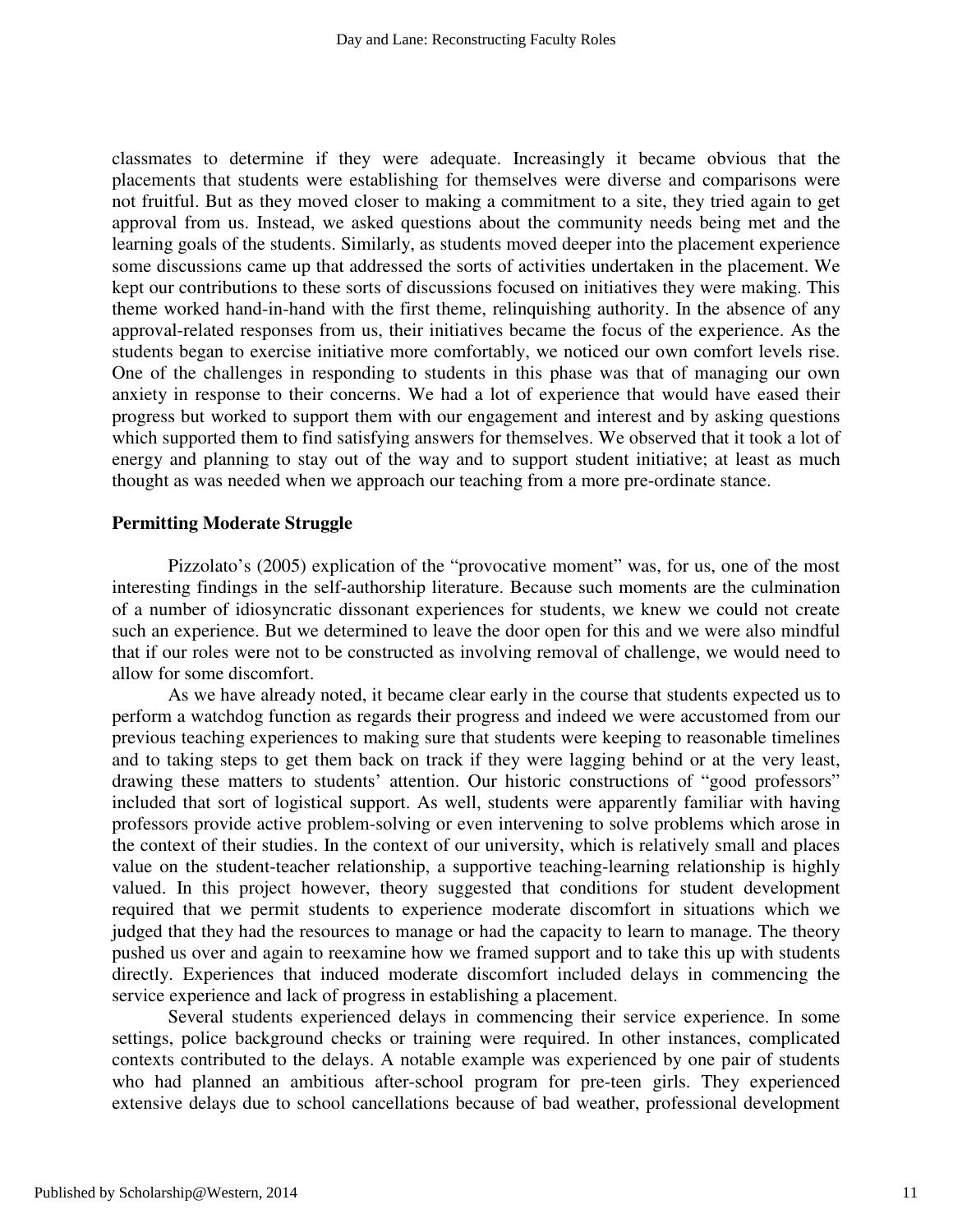days for teachers, and a lack of school personnel willing to be on the site during the time of their program. The investment of this duo in program development was extensive and their anxiety grew as the term progressed and they still had not begun their program. Adding to their frustration was the failure of school personnel to respond to calls or follow up at times or in ways they had agreed to. It was difficult to watch as they struggled to get going and yet we were impressed with their persistence and resourcefulness. We constantly had to evaluate the level of reassurance we should offer. We felt there was great value in their persistent efforts to get this program going. At the same time, we stayed in very close touch with them, ensuring that they could bring their concerns to us, and reminding them that engagement in the process determined their outcomes in the course. As with other activities, we focused on asking good questions rather than providing good answers. Not only did they demonstrate a great deal of resourcefulness but over time they came to see setbacks as normal and to meet them with humour. It is difficult to describe our delight in these encounters with them, and how impressed we were their growing capacity.

#### **Trusting the Group Process**

Self-authorship is an explicitly social-constructivist theory, placing mutual meaning making and learning partnerships at the centre of teaching. Accordingly, we had structured the course to provide a weekly group meeting for joint sharing and problem-solving related to the service learning placements. While we felt this strategy supported our overall goals and knew we brought group process skills to these meetings, we could not have anticipated the intensity of the group experience or the extent to which we would be challenged to show confidence in the members of the group and group process itself.

We began each week in the group by going around the table and conducting a check-in during which students updated the group on their experiences and reflections regarding their establishment of placements and participation in them. This was followed by group problem solving discussion of the issues that arose. Perhaps one of the most unusual and concerning experiences for us involved a student who initially made no progress in seeking out and establishing a service-learning placement. Normally, we would have intervened in a more direct manner. In this instance however, we resolved to trust that the process of involvement in the discussion group would prompt this student to take active steps to get going, consistent with the social-constructivist tenets of self-authorship. Each week this student was exposed to a variety of experiences that students engaged in, creating a powerful norm. Our conviction about the wisdom of not intervening in a traditional fashion with this student was tested as he appeared at group three weeks in a row, reporting no progress in even considering where he might pursue a placement. We began to dread his turn in the check-in at the beginning of the group time. We did not offer any negative feedback or advice but engaged the student in the group meetings, restricting ourselves to asking if there were any particular challenges that this student might like to raise to get ideas from the group. Each week he declined, assured everyone that he was on the brink of progress, but without offering any specific details, and then returned to class the following week having had made no progress.

We were aware from the outset of the course that not establishing placements created some risks for students in terms of learning opportunities and success in the course. At the same time, we felt there was much to be learned by engaging in an active search and that many of the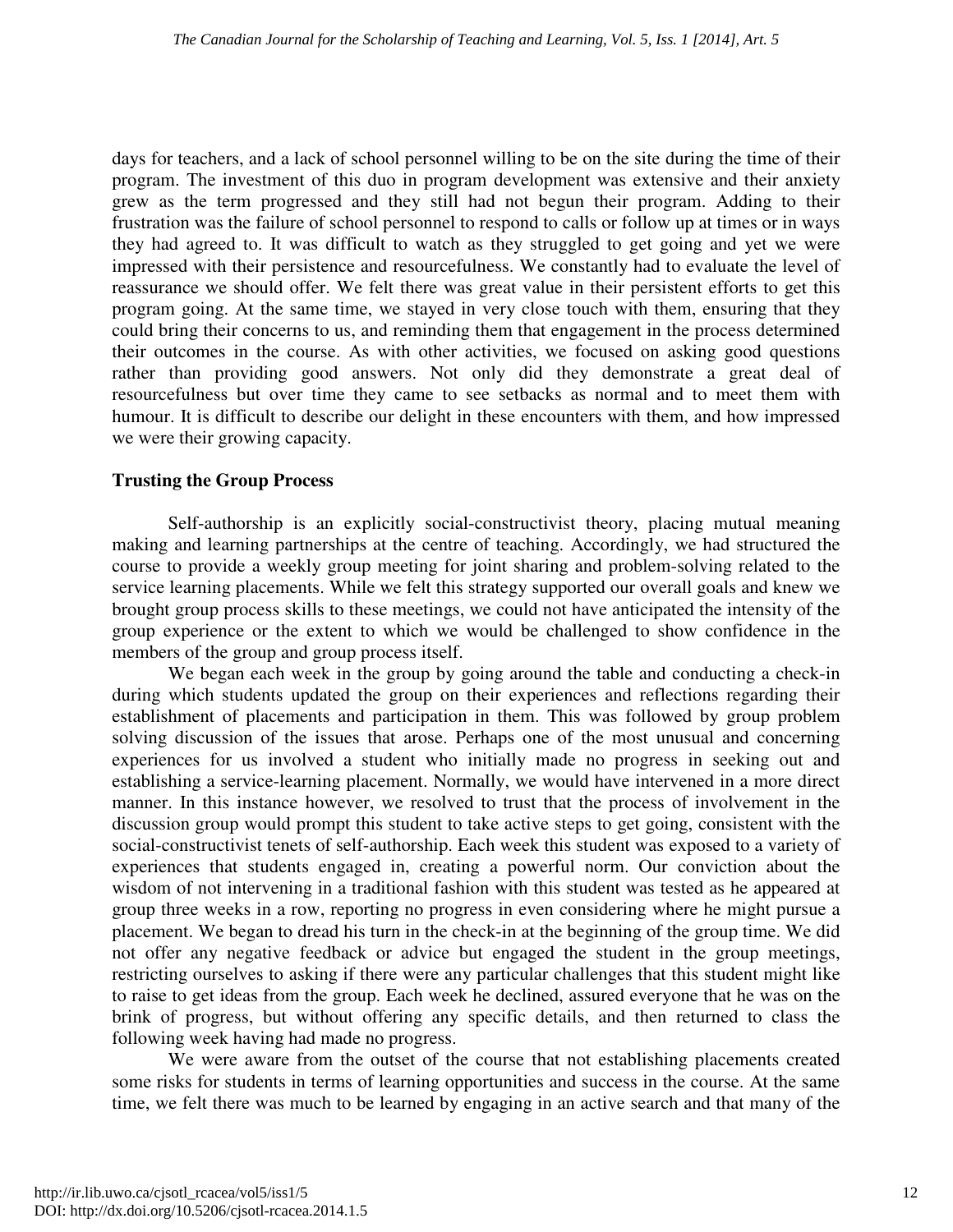same goals would be met by authentic engagement in this even in the unlikely scenario that a fruitful placement did not develop. Accordingly, we had determined (and shared with the students) that even if they did not establish a placement, the active searching for a placement and related problem-solving and tailoring of assignments to it would have value. With this one particular student we were faced with the most unwelcome scenario of someone who made no discernable efforts to establish a placement. Working with this student tested our capacity to hold to the stance we had adopted. We would have been far more comfortable in this instance to reclaim a position of authority and exert directive efforts. In the fourth week he returned to class and said that he had discovered something important that he wanted to share with the group. He said that he was lazy, and elaborated on this at length. He was direct and intense and it was a very moving moment to which the group responded warmly.

While we were immensely relieved, we tried to focus our response on deepening the student's reflection on this insight, rather than offering our approval. We were concerned that support given as approval would dilute his engagement in his own desire to change. We structured our support as interest and reminded him of the resources of the group to assist with ideas and problem-solving.

The student's insight and subsequent actions have much in common with Pizzolato's (2005) accounts of what she frames as the *provocative moment,* which she suggests is a culmination of the "jarring disequilibrium" which results from successive experiences of discontent with following formulas that students experience as they are preparing to transition from externally oriented ways of knowing to more internally referenced goals and selfconstructions. The provocative moment is distinguished from recognition of discontent by commitment to actively move toward new ways of knowing. Had we not been well acquainted with this finding in the literature, our anxiety would likely have resulted in us becoming more directive with the student, stealing his achievement from him. On the other hand, Jones' (2009) work points to the very challenging work undertaken by students as they endeavor to manage the complex contingencies of intersecting social identities. It would be easy to assess this student's actions negatively, following his own construction of himself as "lazy" which likely belies challenging work that his English-first-language Canadian peers did not encounter.

The following week he returned having established a placement and the next week had a second placement in an organization that had never before had a volunteer. This student was proud that he had established this precedent, especially as an international student working in his second language. We were incredibly relieved that he was able to find a way to become engaged in the experience. This instance was a dramatic illustration for us of the importance of stepping back to allow students to reflect on their choices, and the role of the group in providing a mirror for students as opposed to the more traditional response which generally would have involved introducing some sort of sanction to save this student from himself. It was also a moment that spoke to the intensity of all involved in the course. Other students were genuinely delighted for this student. This encounter paved the way for some very straightforward exchanges about the place of international students in campus life and for reflection on our part regarding the unequal challenges for students and how we engage them.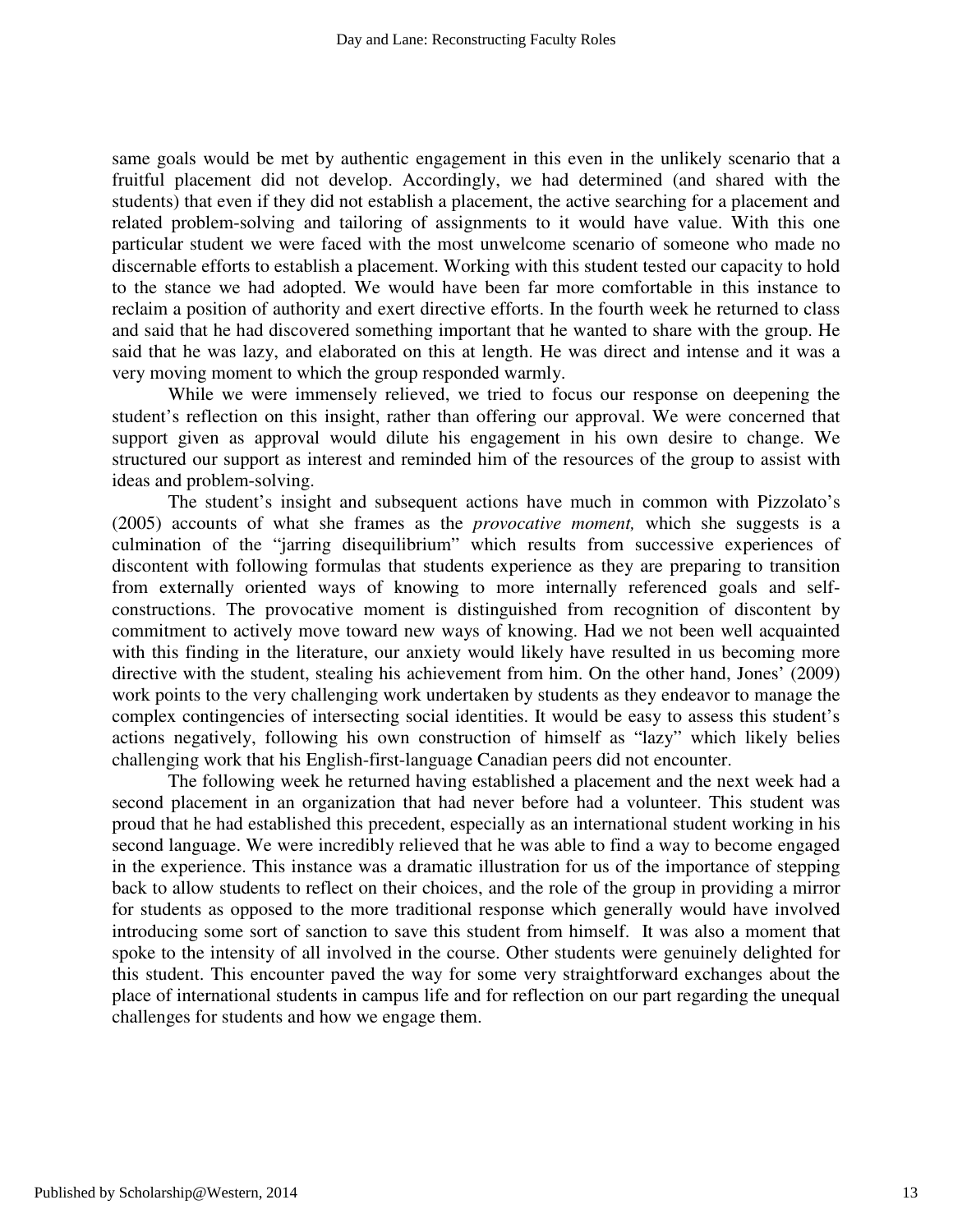#### **Implications**

While initially we had to be vigilant about adhering to the theoretical precepts of selfauthorship underlying the course, this became easier as the course evolved. Without articulating it, students were beginning to ask for the experiences they wanted to have and to remove the experiences they did not want, consistent with a more internally-referenced way of knowing. They were active participants in shaping the nature of their learning experiences in the classroom, reflecting the circumstances they had had to construct in their placements. They had become agents who reconstructed faculty roles in the course. Students had begun to "own" the course and increasingly made suggestions about how to use the time, when to move on to another topic, and asked the same sorts of questions of us that we had been asking of them. At this point we found we had to exert much less energy to maintain a "hands off" approach to matters that students could readily manage themselves, particularly as they used each other as resources. Put another way, mutual construction of meaning had become a norm for the group. A discussion of the topic for the assigned culminating essay provides a more substantial example of how mutual construction of meaning worked.

The course outline had prescribed an essay as the final piece of work to be submitted in the course. It was also noted that the topic for the essay would be discussed by the group and a consensus decision on the topic would be reached. Two weeks before the end of class students raised this as a topic of discussion. The students had become very accustomed by this time to our strategy of giving them back the question. What, we asked, did they think was a question that was worth pursing? This generated a lively discussion and we decided on the run to ensure that each person contributed a statement about what would matter to talk about. The students generated significant questions ranging from, "How does a social constructivist approach to learning differs from my past experiences?" to "What is the value and significance of learning through service?". When near the end of our discussion time students were asked what we should do about the question, there was quite a lot of laughter and several students said that we would probably tell them to write about they had contributed in the discussion. This illustrated students' appreciation of their roles in the course and the understanding that we did not require standardised experiences but in particular demonstrated their growing appreciation of themselves as "knowers" in their own right. Doubtless there are readers who are concerned with standards that will lose sleep over the lack of rigour in turning over an important assessment question to students. We would remind them that a primary purpose of the course was to support students to discern what was important in their learning and to come to be active agents in it. Furthermore, this discussion arose in a particular context involving ten weeks of field experience, small group discussions and reflective logs. The discussion itself was an important assessment and allowed us to engage the students to support deepening of the questions they suggested.

The growing reflexive nature of students' capacity and their growing ease with pulling away from external validation (Schnarch, 1997) was evidenced the week after the essay discussion. A student who had been absent asked if anything had been decided about the topic for the culminating essay. When laughter broke out, she said, in good humour, "Why did I even bother?". The instinct to position us as experts and authorities remained but this student did not pursue it with us beyond this initial query. Instead, the group of students took the lead and revisited the discussion and conclusions of the previous week. This student went on to write a spirited essay entitled, "Does Service Learning Have a Place in Higher Education?" For us the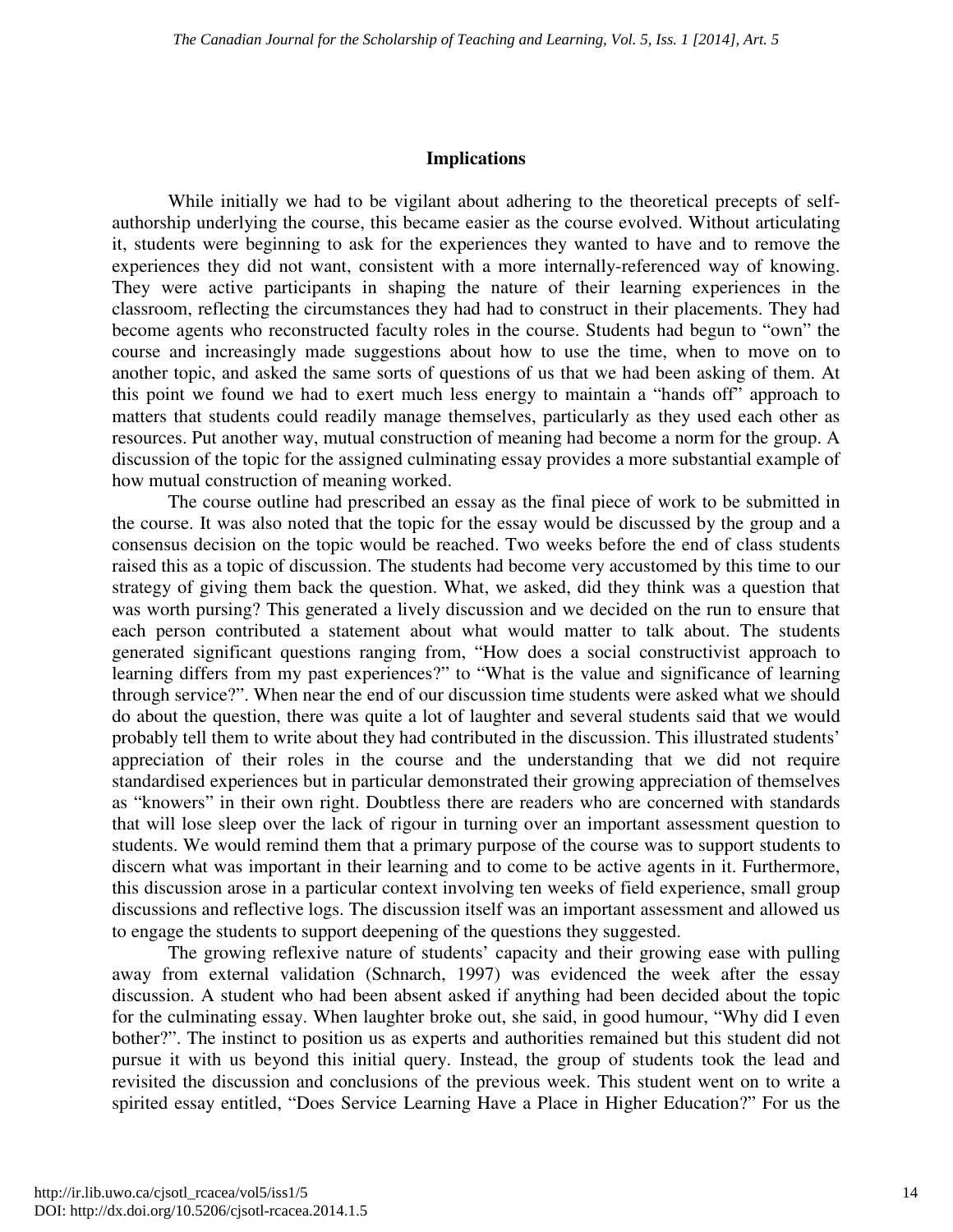evolution of students' capacity to initiate resolution of the student's question indicated the value of attuning our teaching to self-authorship to deepen engagement in meaning making and supporting emerging confidence in themselves as knowers. The working theories lent coherence to our work and provided a reference point for deciding what was important and guided ongoing decision making. But more than that, we felt a deep sense of satisfaction for what students had gained for themselves.

The students explained to us that to have time to talk in a small group about their personal responses to what they were learning, how they were learning, and to make connect all this to their lives outside of the course, was unique. We should recall that at this point in their undergraduate careers, a good number of students were but weeks away from finishing their degrees and were very preoccupied with the transition from university to employment or further study. This was the lens through which they viewed many of their experiences in the servicelearning course. The group, therefore, offered a venue for working through these things and for connecting the service-learning experience to academic work and future life. We have seen in the example of student who deemed himself "lazy" that the group had power to support and change the student experience. Students reported in an on-line survey that the group process was significant for them. From our point of view, adopting a facilitating role, rather than a directive role, within the group was an important part of the reconstruction of faculty roles. Within this framework, we had no difficulty introducing content that we deemed significant in a responsive fashion. Having clarity about the implications of the working theories in the project assisted with this, as did having a collaborator.

Students also reported that having multiple opportunities, and the expectation, for reflection contributed to their learning. We gave this primacy over the feedback we would have traditionally offered in a course. We repositioned our feedback to support deeper reflections and to pose questions which were scaffolded on the students' initial reflections. One student, in a focus group, recounted that reflection was among the most significant learning tools and that engaging in it had taught her the power of her own capacity to direct her learning, a reflection of our own joint reflection experiences.

Finally, we are convinced that having a teacher partner or someone to consult with in undertaking a reconstructed role was critically important to this experience. As we were both versed in the theory and both engaged in the course, we could support each other to make sense of what was happened and to adhere to the stance we had established. It was also an important protection for students as we continually sought balance between challenge and support. It was through this mutual support that we could model for each other strategies of reflexive questioning. Having a collaborator was also helpful in considering ambiguous events, and in planning (and maintaining) responses to students who were experiencing challenges. Finally, having two of us involved provided a working model for students of people who were themselves curious, engaged and collaborative, while having views of their own. With the exception of this last element, a colleague acting in a consultant role could provide most of the advantages we experienced. We feel strongly that a teaching partnership, whether for the purpose of trying to explore and implement a theory as we did or more simply to consider a new practice has considerable advantages, as indicated above. In addition, it provides encouragement and supports persistence.

Our reflections on this experience identified one significant idea for adjustment to our approach if we were to undertake such a course again. While students did eventually come to an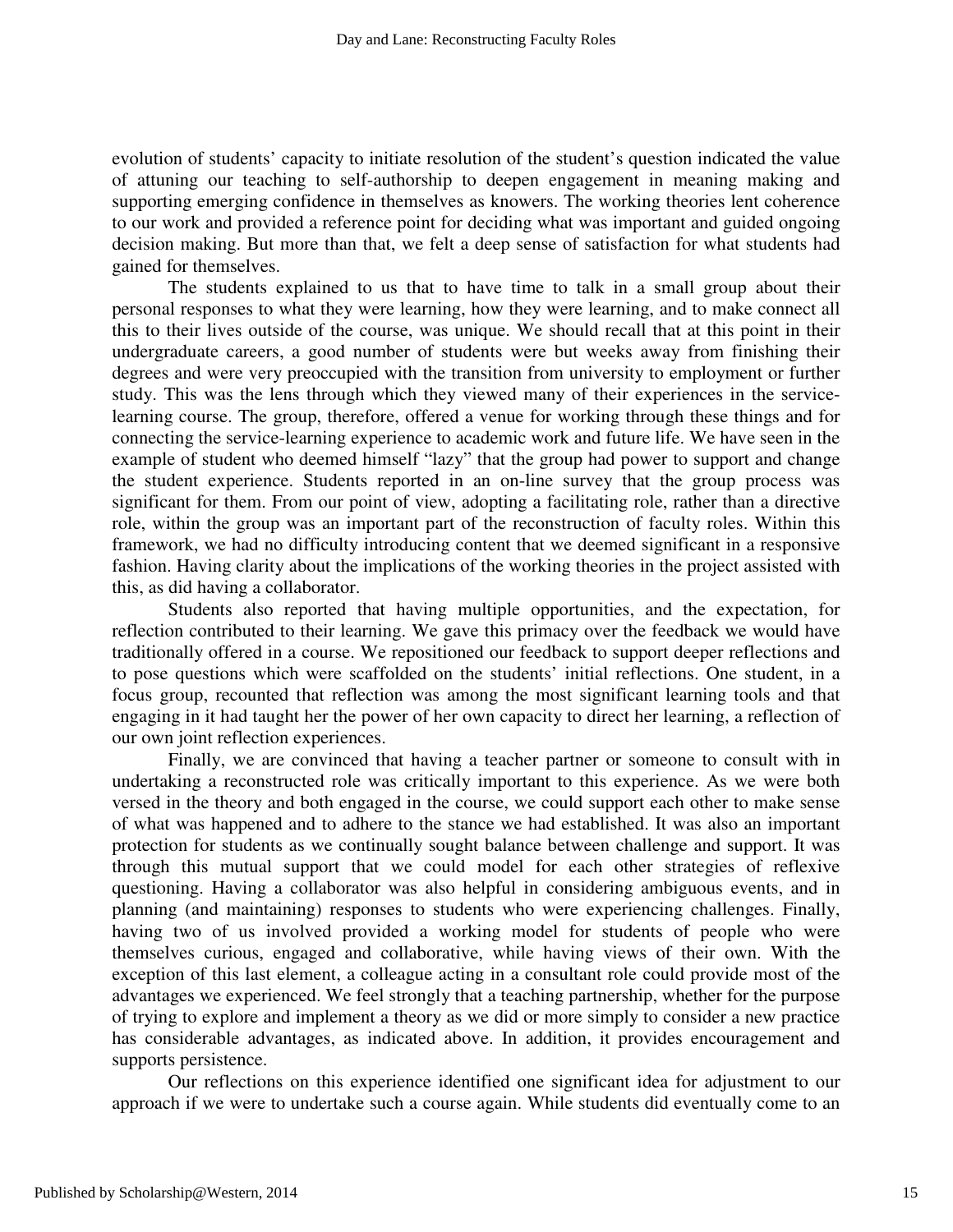appreciation of journals for reflection, it might allay unnecessary anxiety and promote deeper engagement with journals, sooner, if the nature and value of reflection were better explained at the outset.

While this course was structured specifically to allow for exploration of self-authorship in teaching, approaches arising from the themes we identified –either in part or all of them -- can be integrated into more traditional content-driven courses. There may be value, for example, in incorporating a group problem solving component into a variety of courses. Equally, reflection is an element which has been used to deepen knowledge in a variety of disciplines. It is also possible in many courses to turn students' questions back to them, rather than immediately providing an answer. All these approaches, consistent with a social-constructive stance, are used in higher education with academic benefits (Carnell, 2007; Haynes, 2004) and there are indications that collectively these approaches support the expansion of self-authorship. Most important for us was learning that we could undertake a theory-driven approach to reconstruct our teaching and our roles. The context around what we chose to do and when we chose to do it distinguishes this experience from being solely an exercise in teaching in tune with socialconstructive principles. Our decisions were directed toward the purpose of supporting selfauthorship development concurrent with academic development and required not only careful attention to the theory but sincere efforts to know each of our students. Our own learning and reflections supported our initial structuring of the course and the development of responsive learning and assessment experiences as the course unfolded. Just as self-authorship development is idiosyncratic and bound up with identity, the experiences and actions of those of us intending to teach in alignment with self-authorship will simultaneously be reflections of, and will reconstruct, our experiences and identity as educators. We argue that teaching in attunement with principles of self-authorship both requires, and supports, an expanded construction of what it is to be a "good professor", a construction which alters thinking about what constitutes support and challenge, deepening engagement in teaching. Shaping our teaching around a theory gave us a reference point for classroom experiences as they unfolded. We view this as a resource which had benefits beyond simply trying to implement a new practice or technique, particularly as it provided a way for us to contemplate responses to teaching moments we could not anticipate. This was a strong support to our goals to be more responsive to students and to better integrate their views and experiences in our teaching.

While our initial interests in self-authorship grew from a desire to teach in a more sophisticated, integrated way for the benefit of students, we were entirely unprepared for the benefits we experienced. In particular, we were not fully aware of the extent to which our planned adjustment in our roles would recast the power relations in this course. We have each had, historically, good teaching ratings and a warm classroom climate, as indicated by student evaluations, and have found teaching exciting and engaging. However, as the course unfolded we were frequently surprised and moved by these students. In the last third of the course, the engagement, collaboration and authenticity of students, not to mention their humour, surpassed our expectations. They challenged us and taught us. We were struck by their eagerness to reveal themselves to us and each other and by their earnest efforts to integrate various aspects of their lives as most of them prepared to graduate. Student assignments, course evaluations, surveys and focus groups indicated that our overall challenging but non-directive stance, initially frustrating for students, coupled with our steadfast engagement with them, created a climate which supported them to reflect deeply on their learning and on how they learn. When we gave up our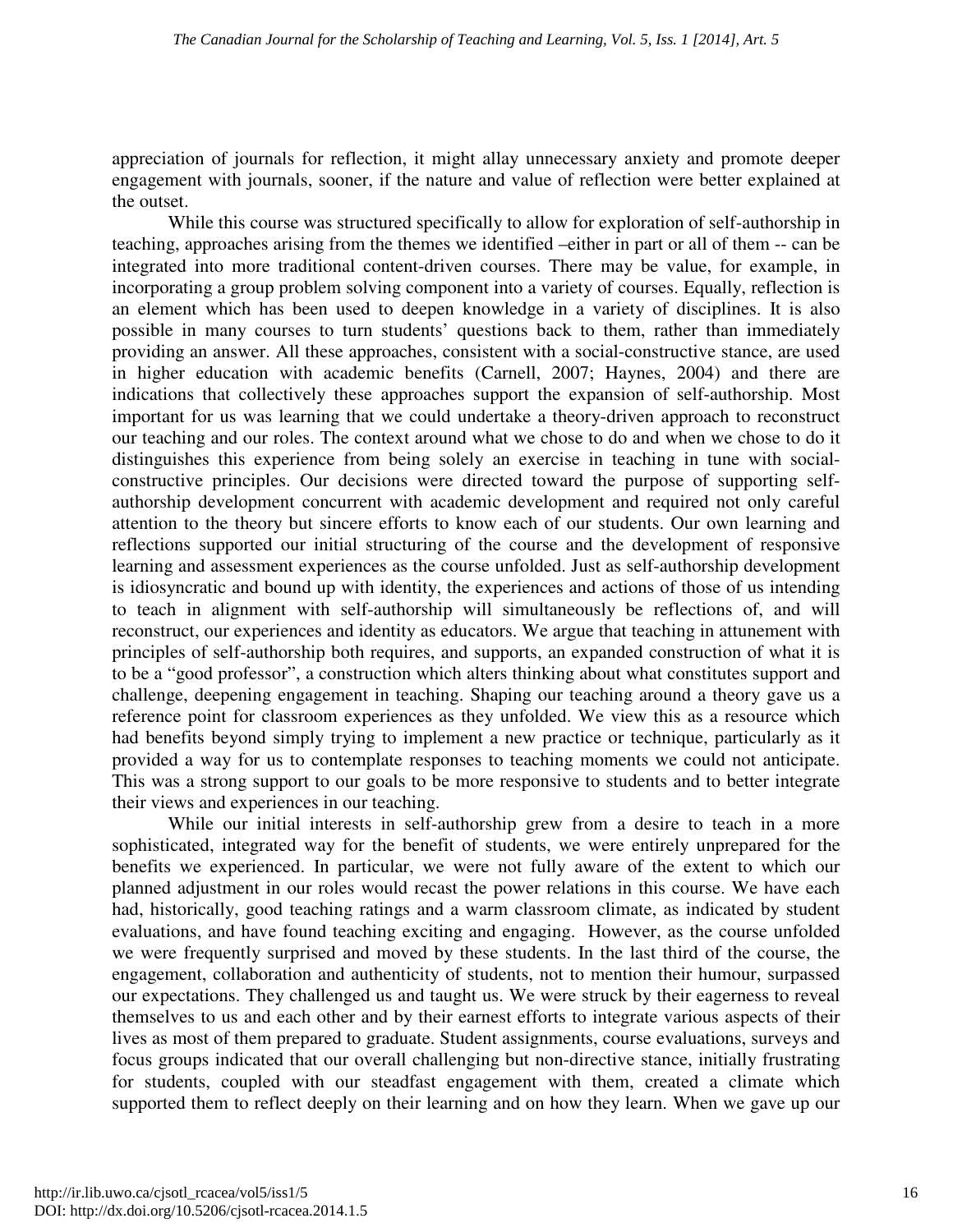roles as authorities, we became, ironically, more interesting and helpful to students. And they became, ironically, more interesting and wise to us.

#### **References**

- Abes, E. S., & Jones, S. R. (2004). Meaning making capacity and the dynamics of lesbian college students' multiple dimensions of identity. *Journal of College Student Development, 45*(6), 612-632. http://dx.doi.org/10.1353/csd.2004.0065
- Abes, E. S., & Jones, S. R. (2007). Reconceptualizing the model of multiple dimensions of identity: The role of meaning-making capacity in the construction of multiple identities. *Journal of College Student Development, 48*(1), 1-22. http://dx.doi.org/10.1353/csd.2007.0000
- Abes, E. S., & Kasch, D. (2007). Using queer theory to explore lesbian college students' multiple dimensions of identity. *Journal of College Student Development. 48*(6), 619-636. http://dx.doi.org/10.1353/csd.2007.0069
- Day, D.A. (2008). Connecting student academic and personal development: Service learning for academic credit. *The International Journal of Learning 15(11), 41-50.*
- Barnett, R. (2000). Supercomplexity and the curriculum. In M. Tight (Ed.) *Curriculum in Higher Education* (pp. 409-422). Buckingham, UK: Open University Press.
- Barnett, R. (2005). *A will to learn: Being a student in an age of uncertainty*. Buckingham, UK: Open University Press, McGraw Hill.
- Baxter Magolda, M. B. (1999). *Creating contexts for learning and self-authorship: Constructive developmental pedagogy*. Nashville, TN: Vanderbilt University Press.
- Baxter Magolda, M.B. (2001). *Making their own way: Narratives for transforming higher education to promote self-development.* Stirling, VA: Stylus.
- Baxter Magolda, M. B. (2004). Self-authorship as the common goal of  $21<sup>st</sup>$  century education. In M. B. Baxter Magolda & P. M. King (Eds.), *Learning partnerships: Theory and models of practice to educate for self-authorship* (pp. 1-35). Sterling, VA: Stylus.
- Baxter Magolda, M. B. (2007). Self-authorship: The foundation for the twenty-first-century. *New Directions for Teaching and Learning, 109*, 69-83. http://dx.doi.org/10.1002/tl.266
- Baxter Magolda, M. B., & King, P. M. (Eds.). (2004). *Learning partnerships: Theory and models of practice to educate for self-authorship*. Sterling, VA: Stylus.
- Bekken, B, & Marie, J. (2007). Making self-authorship a goal of core curricula: The earth sustainability pilot project. *New Directions for Teaching and Learning, 109*, 53–67. http://dx.doi.org/10.1002/tl.265
- Boes, L. (2006). Learning from practice: A constructive-developmental study of undergraduate service-learning pedagogy. *Dissertation Abstracts International Section A: Humanities and Social Sciences*, *67*(6-A).
- Bringle, R. G. & Hatcher, J. A. (1996). Implementing service learning in higher education. *Journal of Higher Education, 67(*2*)*, 221-239. http://dx.doi.org/10.2307/2943981
- Carnell, E. (2007). Conceptions of effective teaching in higher education: Extending the boundaries. *Teaching In Higher Education, 12*(1), 25-40. http://dx.doi.org/10.1080/13562510601102081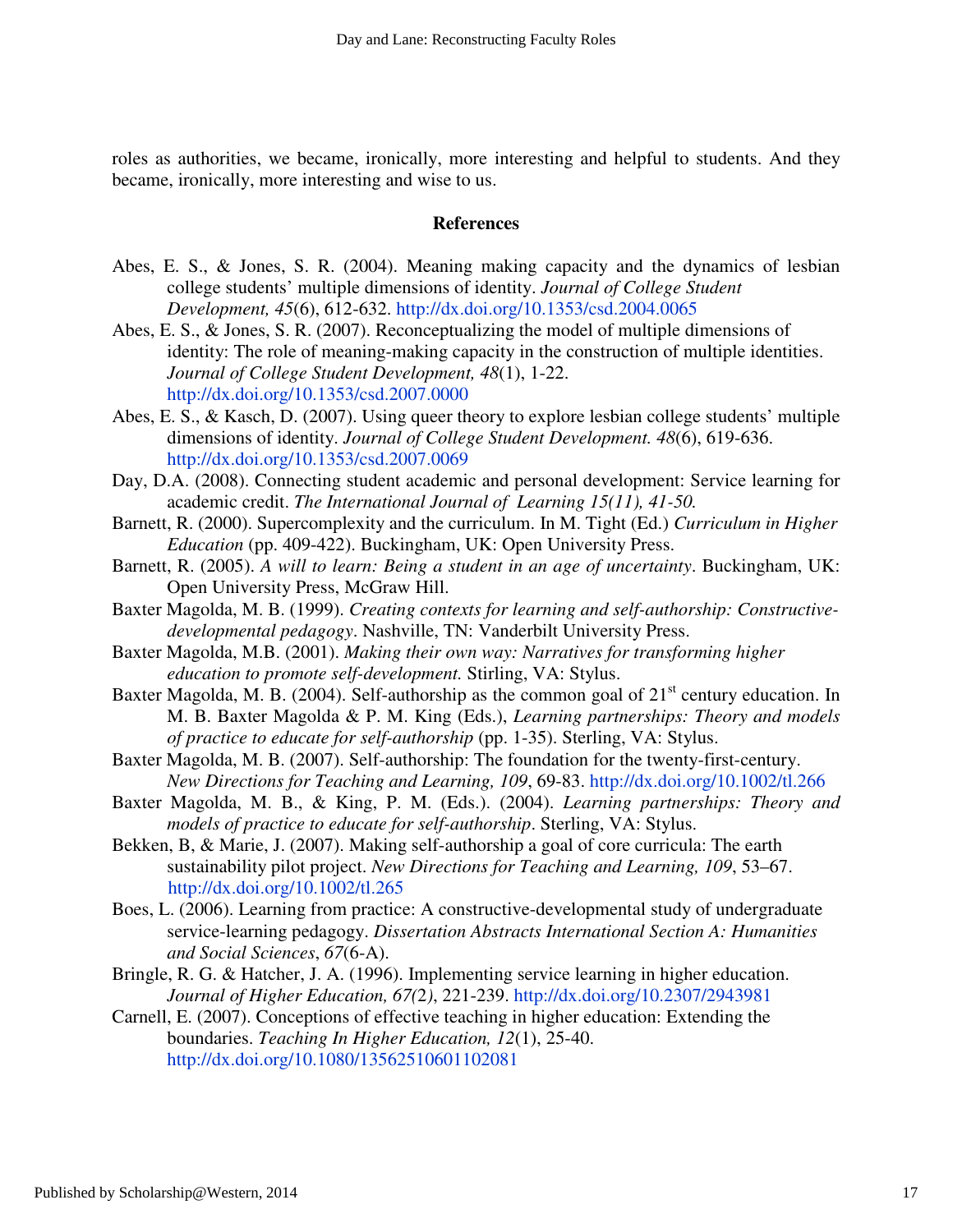- Dale, P. A., & Drake, T. M. (2005). Connecting academic and student affairs to enhance student learning and success. *New Directions for Community Colleges, 131*, 51-64. http://dx.doi.org/10.1002/cc.205
- Egart, K., & Healy, M. P. (2004). An urban leadership intern program: Implementing learning partnerships "unplugged" from campus structures. In M. Baxter Magolda & P. M. King (Eds.), *Learning partnerships: Theory and models of practices to educate for self authorship*, (pp. 125-150). Sterling, VA: Stylus.
- Haynes, C. (2004). Promoting self-authorship through an interdisciplinary writing curriculum. In M. Baxter Magolda & P. M. King (Eds.), *Learning partnerships: Theory and models of practices to educate for self-authorship* (pp. 63-90). Sterling, VA: Stylus.
- Hodge, D. C., Baxter Magolda, M. B., & Haynes, C. (2009*). Engaged learning: Enabling self authorship and effective practice.* Invited paper for the conference on liberal education and effective practice, Mosakowski Institute for Public Enterprise, Clark University, March 12-13.
- Huball, H., & Clarke, A. (2010). Diverse methodological approaches and considerations for SoTL in higher education. *The Canadian Journal for the Scholarship of Teaching and Learning 1(1)*. Retrieved from http://ir.lib.uwo.ca/cjsotl\_rcacea/vol1/iss1/2.
- Jones, S. R. (2009). Constructing identities at the intersections: An autoethnograpic exploration of multiple dimensions of identity. *Journal College Student Development, 50*(3), 287- 304. http://dx.doi.org/10.1353/csd.0.0070
- Jones, S. R., & Abes, E. S. (2004). Enduring influences of service-learning on college students' identity development*. Journal of College Student Development, 45*(2), 149-166. http://dx.doi.org/10.1353/csd.2004.0023
- Kegan, R. (1994). *In over our heads: The mental demands of modern life.* Cambridge, MA: Harvard University Press.
- Kezar, A. (2004). Obtaining integrity?: Reviewing and examining the charter between higher education and society*. The Review of Higher Education, 27*(4), 429-459. http://dx.doi.org/10.1353/rhe.2004.0013
- Kezar, A. J. (2006). Redesigning for collaboration in learning initiatives: An examination of four highly collaborative campuses*. The Journal of Higher Education, 77*(5), 804-838. http://dx.doi.org/10.1353/jhe.2006.0043
- Kezar, A. (2010). Faculty and staff partnering with student activists: Unexplored terrains of interaction and development. *Journal of College Student Development, 51*(5), 451-480. http://dx.doi.org/10.1353/csd.2010.0001
- King, P. M. (2010). The role of the cognitive dimension of self-authorship: An equal partner or the strong partner? In M. B. Baxter Magolda, E. G. Creamer, & P. S. Meszaros (Eds.), *Development and assessment of self-authorship: Exploring the concept across cultures*  (pp. 167-185). Sterling, VA: Stylus.
- King, P. M., & Baxter Magolda, M. B. (2004). Creating learning partnerships in higher education: Modeling the shape, shaping the model. In M. B. Baxter Magolda & P. M. King (Eds.), *Learning partnerships: theory and models of practice to educate for Self-Authorship* (pp. 303-332)*.* Stirling, VA: Stylus.
- King, P. M., Baxter Magolda, M. B., Barber, J. P. Kendall Brown, M., & Lindsay, N. K. (2009). Developmentally effective experiences for promoting self-authorship. *Mind, Brain, and Education, 3*(2), 108-118. http://dx.doi.org/10.1111/j.1751-228X.2009.01061.x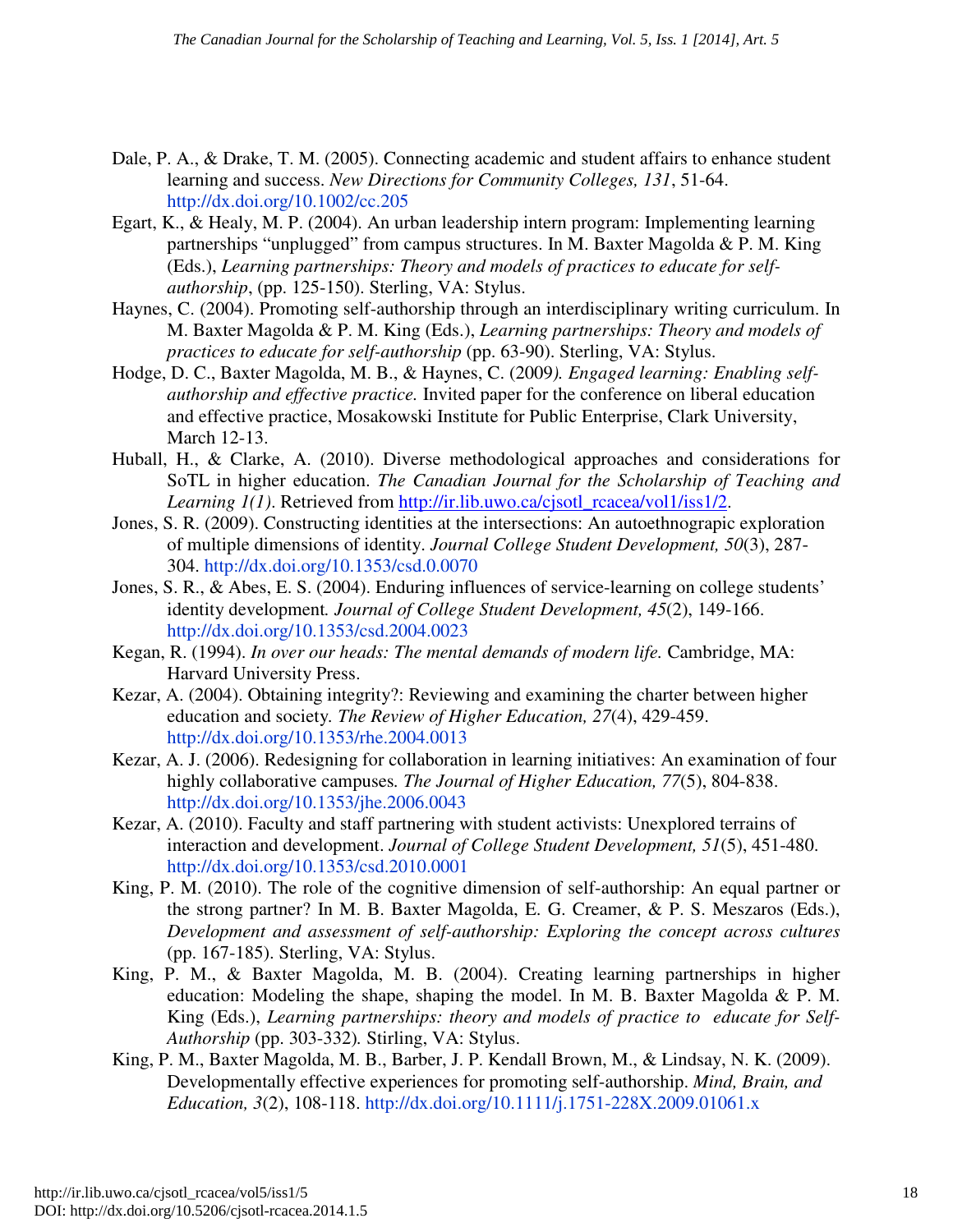- Kuh, G. D. (2008). Why integration and engagement are essential to effective Educational practice in the twenty-first century. *Peer Review, 10(4),* 27-28.
- Kuh, G. D. (2009). What student affairs professionals need to know about student engagement. *Journal of College Student Development, 50*(6), 683-706. http://dx.doi.org/10.1353/csd.0.0099
- Kuh, G. D., Kinzie, J., Schuh, J. H., Whitt, E. J., & Associates (2005). *Student success in college: Creating conditions that matter*. San Francisco: Jossey-Bass.
- Meszaros, P. S., & Duncan Lane, C. (2010). An exploratory study of the relationship between adolescent risk and resilience and the early development of self-authorship. In M.B. Baxter Magolda, E.G. Creamer & P.S. Mezaros (Eds.), *Development and assessment of self-authorship: Exploring the concept across cultures* (pp. 85-99). Stirling, VA: Stylus.
- Patton, M. Q. (2002). *Qualitative research & evaluation methods* (3rd ed.). Thousand Oaks, CA: Sage.
- Pizzolato, J. E. (2004). Coping with conflict: Self-authorship, coping, and adaptation to college in first year, high-risk students. *Journal of College Student Development, 45*(4), 425-442. http://dx.doi.org/10.1353/csd.2004.0050
- Pizzolato, J. E. (2005). Creating crossroads for self-authorship: Investigating the provocative moment. *Journal of College Student Development, 46*(6), 624-641. http://dx.doi.org/10.1353/csd.2005.0064
- Pizzolato, J. E. (2007). Assessing self-authorship. *New Directions for Teaching and Learning, (109),* 31-42. Retrieved from http://search.proquest.com/docview/62040906?accountid=8172
- Pizzolato, J., Hickleng, S. T., Brown, E., & Chaudhari, P. (2009). Student development, student learning: Examining the relation between epistemologic development and learning. *Journal Of College Student Development*, *50*(5), 475-490. http://dx.doi.org/10.1353/csd.0.0093
- Pizzolato, J. E., & Ozaki, C. C. (2007). Moving toward self-authorship: Investigating outcomes of learning partnerships. *Journal of College Student Development. 48*(2), 196-214. http://dx.doi.org/10.1353/csd.2007.0019
- Reason, D. R., Terenzini, P. T., & Domingo, R. J. (2007). Developing social and personal competence in the first year of college. *The Review of Higher Education, 30*(3), 271- 299. http://dx.doi.org/10.1353/rhe.2007.0012
- Sandeen, A. (2004). Educating the whole student: The growing academic importance of student Affairs. *Change, 36*(3), 28-33. http://dx.doi.org/10.1080/00091380409605577
- Schnarch, D. M. (1997). *Passionate marriage: Keeping love and intimacy alive in committed relationships*. New York: W.W. Norton.
- Solem, M. N., & Foote, K. E. (2006). Concerns, attitudes, and abilities of early-career geography faculty. *Journal of Geography in Higher Education, 30*(2), 199-234. Retrieved from http://search.proquest.com/docview/62107519?accountid=8172
- Swaminathan, R. (2007). Educating for the real world: The hidden curriculum of community service learning. *Excellence and Equity in Education, 40,* 134-143. http://dx.doi.org/10.1080/10665680701246450
- Taylor, K. B., & Haynes, C. (2008). A framework for intentionally fostering student learning. *About Campus: Enriching the Student Learning Experience, 13*(5), 2-11. http://dx.doi.org/10.1002/abc.265